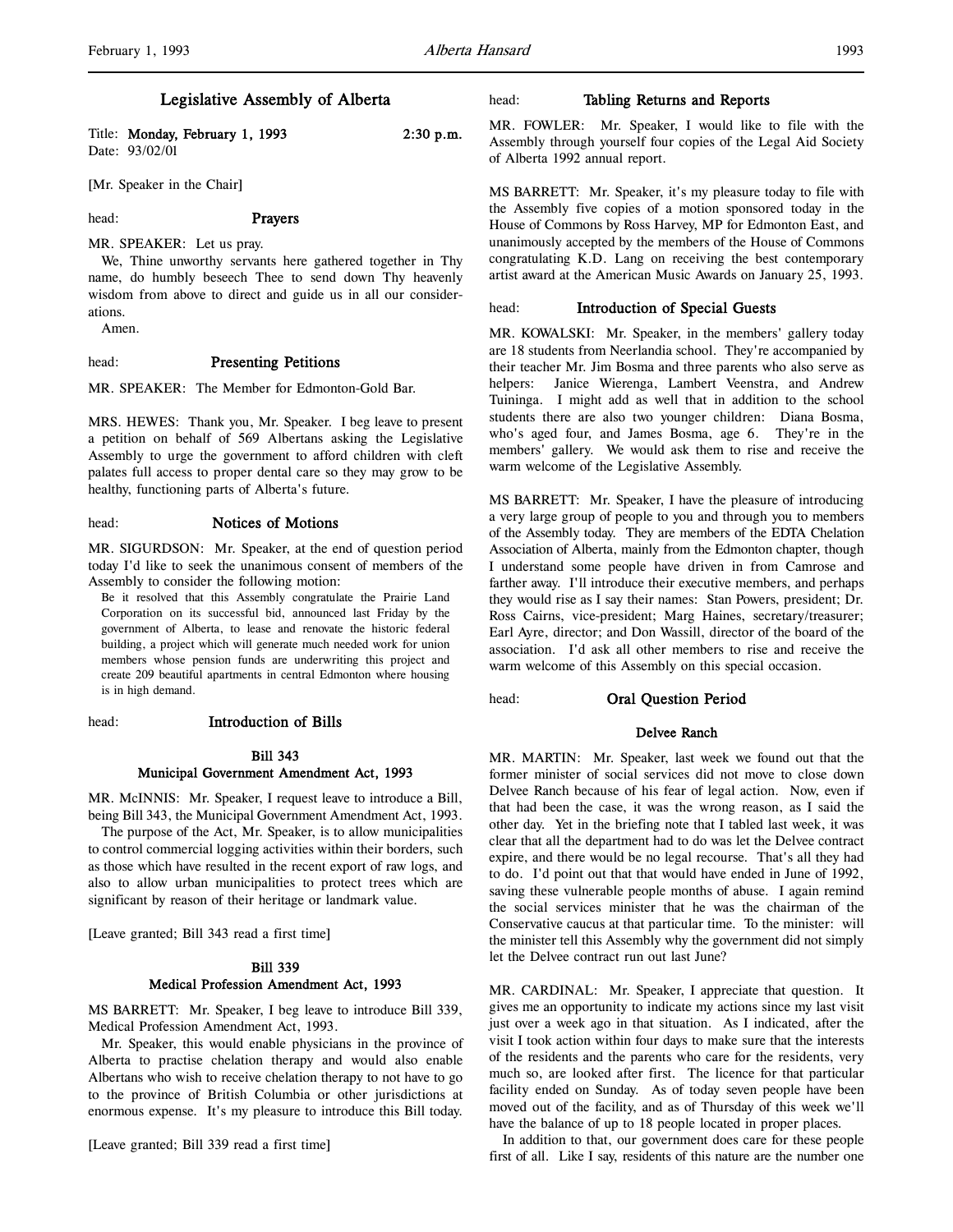priority for this minister. I had the public guardian on 24 hours over the weekend in that place. The facility is only getting a licence on a day-to-day basis until the move, the transition is completed. In addition to that, I had the deputy minister, the assistant deputy minister, and support staff monitoring the situation over the weekend, So I would say to the Leader of the Official Opposition that our government does care. This minister has taken the action that is necessary to resolve the situation for now.

# 2:40

MR. MARTIN: Mr. Speaker, we know what happened four days ago. The question was: why didn't they do something in June of last year? The minister skirted the answer to that question.

Let's move on, because obviously we're not going to get an answer there. Mr. Speaker, another memorandum that I would like to file today with the Assembly I think begins to tell us part of the problem that we have. It says here, "Historically we have not gone to contracted facilities on unannounced inspections." That was from the supervisor/consultant of family support services, licensing. Historically they don't do this; they don't go on unannounced visits. Well, if you let people know ahead that you're coming, there are obviously going to be some changes in that particular institution. So my question to the minister is simply this: how could the government justify this policy of not having unannounced visits to private institutions, especially when you're dealing with vulnerable clients such as these?

MR. CARDINAL: Mr. Speaker, again I'd like to indicate this minister's quick action on the issue. It took a very short while before I took action. I am very disappointed and surprised at the attitude taken by the Leader of the Official Opposition in the whole process, because for the benefit of his politics maybe he's using the handicapped people at that facility for his own political gain.

MR. MARTIN: Mr. Speaker, that's absolute nonsense. It was this government that allowed these people to be vulnerable, and that minister sat over there as the chairman of the caucus. Don't hand us that, Mr. Minister.

Now, we know for sure that the political masters interfered with their own department here, Mr. Speaker. We know that for sure. From the Delvee Ranch people have to wonder how many other vulnerable people are out there because of this government's policies. My question now to the Attorney General is simply this: would the Attorney General, then, convene an independent, impartial investigation into the Delvee Ranch so we can find out why the government refused to move and shut down this ranch?

MR. FOWLER: Mr. Speaker, I've been listening very carefully to the questions and answers that have developed in this House over the past two weeks. At this point in time I have not heard anything that indicates the necessity to be calling an independent board of inquiry or study.

MR. SPEAKER: Second main question, the Leader of the Opposition.

MR. MARTIN: I'd like to designate my second question to the Member for Edmonton-Kingsway.

# North West Trust Company

MR. McEACHERN: Thank you. Mr. Speaker, as part of the bailout of North West and Heritage trust companies in 1987 the government set up a numbered company called Softco to handle the faulty real estate and mortgage properties. Now, Softco has been losing money since day one and now has an accumulated \$68 million deficit. To the Provincial Treasurer: given that the government has already put up \$19.6 million in the last two years to cover Softco losses, how much more money can taxpayers expect to lose in this company before Softco is wound up?

MR. DINNING: Mr. Speaker, as usual the hon. member is taking a rather narrow and distorted view of the management of North West Trust Company. If the government had not at the time in 1987 stepped in with the Canada Deposit Insurance Corporation, who invested \$275 million, in making sure that the North West Trust Company was kept whole, that Alberta taxpayers were protected, and most importantly that depositors were protected, then this company would have gone down and Albertans across the province would have been dramatically affected. Instead what happened was that through the good work of the Deposit Insurance Corporation, as well as the government creating Softco to take what were then the marginal or soft assets that got North West Trust Company in problems in the first place, there has been an orderly disposition of those holdings so that both taxpayers and depositors have been fully protected.

MR. McEACHERN: Mr. Speaker, the Treasurer can dress it up any way he likes. The fact of the matter is that the government set it up so that North West Trust would show a profit and Softco would show the losses.

Now, given that these so-called profits from the sale of North West Trust have to be offset against those losses from Softco, will the minister be honest and admit to Albertans that the losses from Softco are going to be greater than any profit he can expect to get from the sale of North West Trust?

MR. DINNING: Mr. Speaker, I will do no such thing. The orderly disposition of the assets held by Softco are such that the assets of North West Trust Company combined with the assets of Softco in fact slightly exceed the liabilities of Softco today. More importantly, what we have in this province is North West Trust Company, a viable, successful, profitable company with nearly a billion dollars in assets, a trust company headquartered in Edmonton, Alberta, operating successfully, unlike any other trust company in the dominion, most of which are taking a bath in the markets today.

MR. McEACHERN: Mr. Speaker, even if we use the government's own figures, he's saying that he might get a profit of \$35 million from the sale, and he's made allowance in the public accounts for a loss of \$42.9 million on the Softco side.

Now, then, Mr. Speaker, this tangled financial web involving North West Trust also extends to another government boondoggle called NovAtel. Given that the North West Trust Company has a management agreement to collect on the \$300 million NovAtel systems financing portfolio, how will this agreement be affected by any sale of North West Trust to the private sector?

MR. DINNING: Well, Mr. Speaker, the hon. member has a number of questions. First of all, there is not a sale of North West Trust right now. We have said quite openly and honestly that if a suitable offer comes forward from Albertans, we will carefully look at that offer.

Mr. Speaker, I had a little fun. I had to go back and find out how much this Assembly provides to the opposition across the way to do research. It's a million dollars a year. [interjections]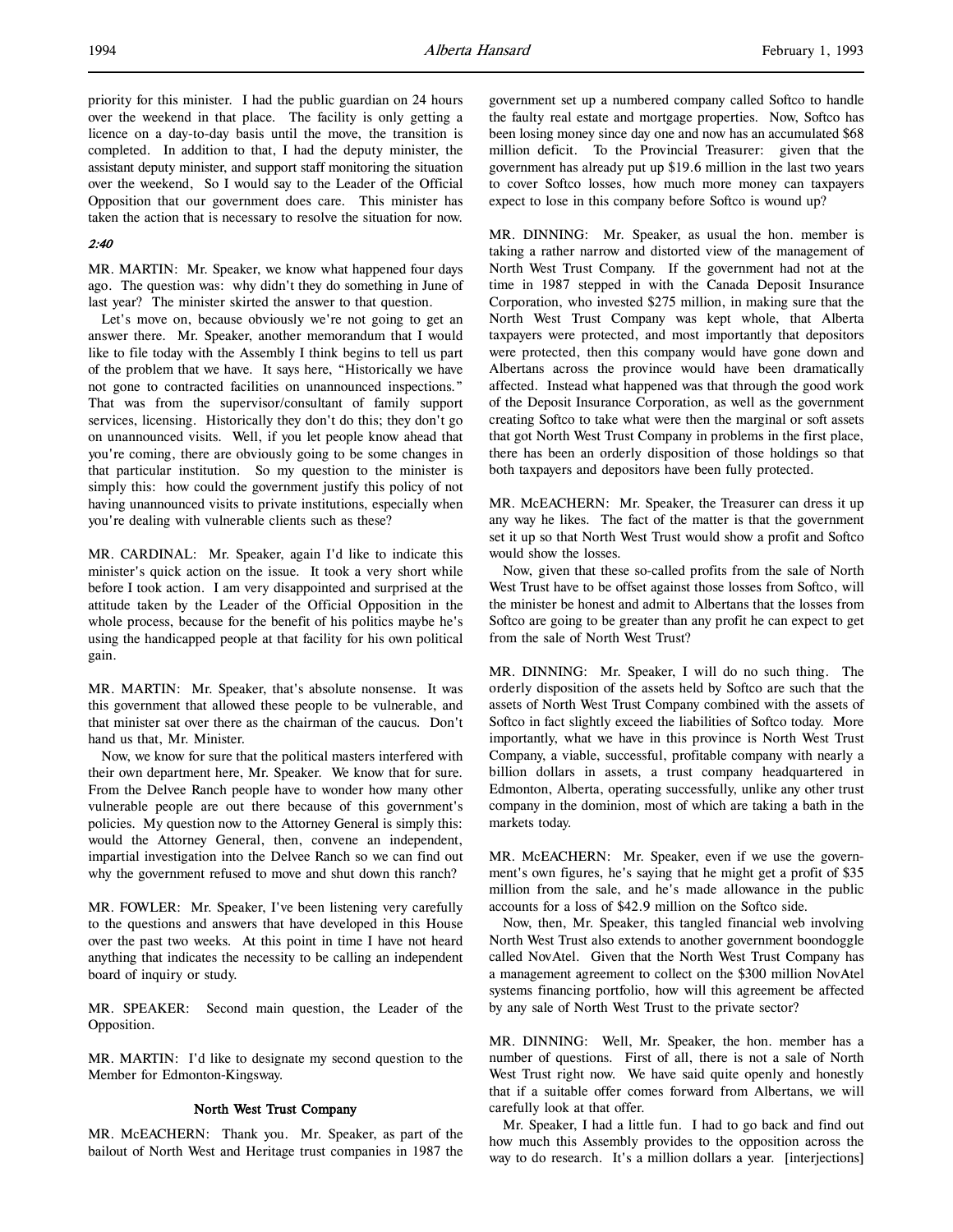A million dollars a year for research. The hon. member is looking for the answer. [interjections] The answer is found on page 80 of the Auditor General's NovAtel report, which was released to all members in September of 1992, which makes it very clear that there is a management agreement between the government and North West Trust to manage and dispose of in an orderly way the assets that were left over from the NovAtel companies. That agreement is spelled out; it's very clear. It's on page 80. If you'd go back and suggest it to your researchers, who get a million dollars a year to do that kind of research, they'll see very clearly that it's in a public document. [interjections]

MR. SPEAKER: Order. [interjections] Order.

MR. MARTIN: Where's Johnston when we need him?

MR. McEACHERN: We want Dick back.

#### Speaker's Ruling Decorum

MR. SPEAKER: As far as we know, that hon. member is still here.

The other thing is, hon. Member for Edmonton-Kingsway, when you ask the questions, please don't keep shouting back and forth.

Edmonton-Glengarry, on behalf of the Liberal Party.

#### Gainers Inc.

MR. DECORE: Mr. Speaker, there's a big cloud that hangs over Alberta because of NovAtel. There are lots of other black clouds, and one of them is the relationship of this government with Gainers and Pocklington. My questions are to the minister of agriculture in that regard. Pocklington was able to negotiate  $-1$ wonder if that's the right word – \$67 million out of the government for Gainers and a hog processing plant in Picture Butte. How he was able to negotiate a hog processing plant when there is no hog processing plant and to see him put \$6 million in his pocket: it's truly unbelievable. The taxpayers of Alberta got hosed, but what's sad and continues to be another black cloud widening is the fact that hog producers continue to be hurt by this process. My first question to the minister is this. Taxpayers have owned Gainers since 1989. We're told that \$67 million has gone to Pocklington, but we haven't been told about the moneys that are being paid out on a yearly basis or monthly basis. I'd like the minister to tell Albertans exactly how much money on a yearly and monthly basis is going into that Gainers operation.

## 2:50

MR. ISLEY: Mr. Speaker, Alberta Agriculture is not involved in any way in the financing of Gainers. I'd defer that question to the Treasurer if he wishes to respond.

MR. DINNING: Mr. Speaker, the subject of the financial relationship between Mr. Pocklington and his companies and the provincial government is in the courts, and we are pursuing that legal and financial matter with the full force of a very solid case in some 14 legal disputes. I'm prepared to stand before this Assembly and say to all hon. members and to all Albertans that we are going after Mr. Pocklington on a legal and a financial basis with the full force of the law behind us.

MR. DECORE: I can't understand why he continues to laugh in your face and in the face of all the other ministers when you say that you're "going after Mr. Pocklington." What a bunch of nonsense, and you know it, Mr. Minister.

My second question to the minister of agriculture is this. We were told a year ago that there were some four prospective buyers of Gainers. I now know that three have flown the coop, Mr. Minister. I want to be assured in the same way that the 2000 conference asked for the assurance of government that there be no loans and no loan guarantees and no grants into the marketplace. I want the minister to assure taxpayers in Alberta that this last prospective buyer has not been given some sort of assurance by the minister that there are going to be loans or loan guarantees or grants. Will you assure Albertans about that?

MR. ISLEY: Mr. Speaker, the hon. leader of the Liberal Party seems to be very well informed on who is interested and who is not interested in Gainers. I'm not aware of three potential buyers flying the coop. Interest has been expressed and continues to be expressed in Gainers by more than one firm. I can assure the hon. leader and the House that at this point in time this minister has promised no loans, no loan guarantees, and no grants to anyone he has been talking to.

MR. DECORE: Mr. Speaker, the report that the minister refuses to let out on this whole issue, a report that we in fact had to leak, shows that some \$20 million or \$25 million . . . You think it's funny, Mr. Minister? I don't think it's funny. Twenty or twentyfive million dollars a year is being lost to hog producers, and you're laughing over there, laughing at the hog producers. I don't think it's funny, Mr. Minister. Do you think it's funny? [interjections]

MR. SPEAKER: Order, please, hon. member. [interjections] Order, hon. minister. Let's have the question. It's the final supplementary, not a whole series of comments.

MR. DECORE: Mr. Speaker, I want to know from the minister when he's going to stop this bleeding and hurting of the hog industry. When is that going to stop?

MR. ISLEY: Mr. Speaker, I can assure the hon. member and the House and anyone listening that I was not laughing at the pork producers of this province. I was amused by the antics of the member opposite and his comments about the report that they leaked, which I believe was the interim report of the so-called blue ribbon committee, which was completed a year ago in September. Then the committee was expanded and did some more extensive work.

The losses to the industry that the hon. member is talking about are losses that have been projected by that committee because of the number of plants around western Canada that are involved to some degree in the processing of pork and attempting to project what our industry would look like if you had a world-class North American style plant where the pig went in the back door and the processed pork came out the front door. To build that type of plant and bring that type of expertise to the prairies is going to take a company with some dollars and some good management expertise. That's the dream of the industry some day. You're not going to bring those savings by simply closing Gainers.

# Speaker's Ruling Sub Judice Rule

MR. SPEAKER: The whole issue of course, hon. members are reminded, is in *Beauchesne* 410(15), the matter of sub judice. One must be very careful.

The Member for Calgary-Millican.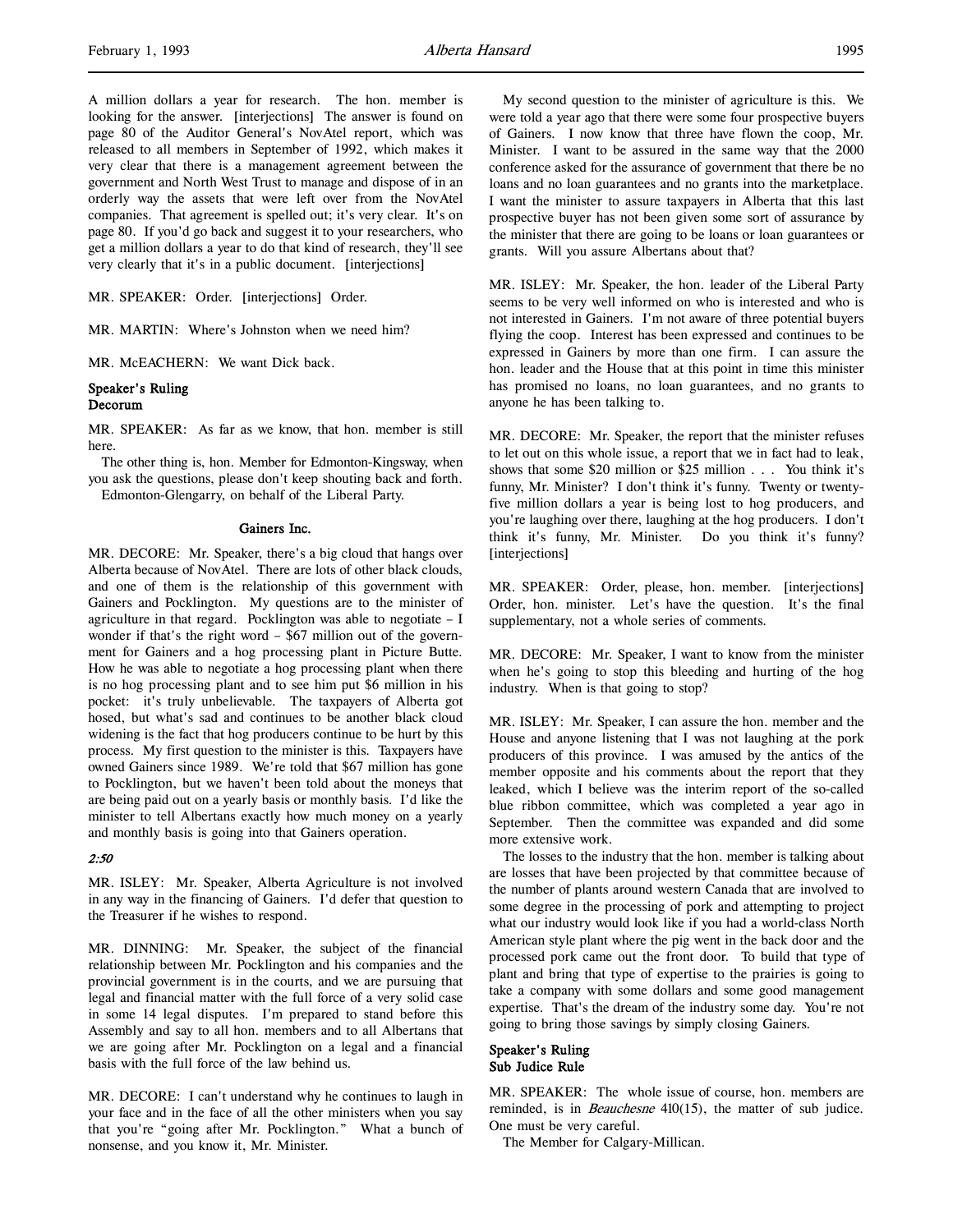# Delvee Ranch

# (continued)

MR. SHRAKE: Thank you, Mr. Speaker. It seems that our new Minister of Family and Social Services has made the decision to close the Delvee Ranch at Claresholm. The very serious decision I guess was made after reviewing all the reports and going down and visiting the site and so on. My question to the minister is: what is your department doing now to ensure that the residents there have a place to go?

MR. CARDINAL: Mr. Speaker, I'd like to indicate again to the House that the orderly move of the clients at Delvee has commenced, and we are doing it in a caring and compassionate way. Only a few of the parents haven't agreed to the move to date, and we'll continue moving forward with it.

MR. SPEAKER: Supplementary, Calgary-Millican.

MR. SHRAKE: Thank you, Mr. Speaker. We've heard a lot of rhetoric here today over this matter, but it seems that some of the parents actually wanted to keep the place open, strangely enough. What is the minister doing at this point regarding the licence for this facility?

MR. CARDINAL: Mr. Speaker, the licence for the facility will remain as long as there are more than four residents at the facility. As the move goes on this week, I would hope that by Thursday of this week we would have over 18 of the people moved out of the facility.

MR. SPEAKER: Edmonton-Calder, followed by Edmonton-Gold Bar.

MS MJOLSNESS: Thank you, Mr. Speaker. Even though the government's licence for Delvee expired yesterday – and the minister has indicated that – he has also stated today that there are several individuals still at Delvee. There is concern about them remaining there and what alternatives they have. I would like to table an excerpt from a report written for the assistant deputy minister in March of 1990, which states that "one of the reasons people have been placed in Delvee programs is the lack of adequate funds to develop other appropriate services." It goes on to recommend adequate funding so that programs can be developed. The Minister of Family and Social Services stated today that residents are being moved to "proper places." I'd like to ask: what action is the minister taking to finally make available adequate funds to develop long-term, quality programs, that are so long overdue?

MR. CARDINAL: I just would like to indicate again, Mr. Speaker, that part of the welfare reforms that this minister is looking at along with our government is to make sure that the department's responsibility for looking after the needy, the elderly, the handicapped, and the children that can't fend for themselves is the number one priority. On the other hand, though, the people that are employable and trainable want an alternative also. Part of that overall process will include reprioritization and redirection of dollars towards people that are needy.

MS MJOLSNESS: Well, Mr. Speaker, in light of what has happened here, those words are of very little comfort.

I'd like to table, Mr. Speaker, a department report completed in July 1990 on services available to people with autism. This report

points out that there are long waiting lists for residential services and that current residential staff are often inadequately trained to accommodate individuals with autism, and certainly this was the case at Delvee. I'd like to ask: what steps is this minister willing to take to ensure that more residential facilities become available and that the staff working in these facilities are properly trained?

MR. CARDINAL: Mr. Speaker, one of the priorities of this minister of course is again to look at facilities of this nature. Within one month of being appointed minister, I have already toured 11 facilities that either deal with handicapped children or handicapped adults and so on. I am seriously interested.

I want to indicate again to the hon. member that my priority in welfare reforms is to make sure that we redirect dollars where they should be, and that's to make sure that we look after the needy, the children, and the handicapped. On the other hand, Mr. Speaker, I want to assure the member that we will also be assisting the employables and trainables. When you find that the employables and trainables in our system are working, it will provide more dollars for the people that are really needy.

MR. SPEAKER: Edmonton-Gold Bar.

# Disabled Children's Support

MRS. HEWES: Thank you, Mr. Speaker. Last year we revealed problems and inconsistencies in the way that this government approves funding for handicapped children. We found several cases where Edmonton families, for instance, were denied funding yet the same requests were automatically granted elsewhere. The minister's response to families struggling to provide for their handicapped children was to order yet another government review to be finished last May. My questions are to the Minister of Family and Social Services. Where is the action? What are you doing about handicapped children's services?

# 3:00

MR. CARDINAL: Mr. Speaker, I know this report is completed, and I will be reviewing it in the near future.

For the House I'd also like to indicate that our present budget in that particular area is \$19 million. We serve over 6,000 people now and have over 50 staff working in that department.

MRS. HEWES: Mr. Speaker, these families are really seriously deprived. To the minister: what's the real agenda here? Why is the minister chiseling needy Alberta families to save money?

MR. CARDINAL: Mr. Speaker, you can be assured that this minister's number one priority and our government's number one priority is to look after the needy, the handicapped, the children, and the people who can't fend for themselves. Again I want to assure the public that part of the reforms will be dealing with the employables and trainables that are on assistance now and don't want to be on assistance and want to get back in the work force. This minister will make sure that it is a priority item. When that happens, you will see that more dollars will be available for the needy.

MR. SPEAKER: Lethbridge-West, followed by Edmonton-Centre.

#### Homeless Persons' Shelter

MR. GOGO: Thank you, Mr. Speaker. I have a question as well for the hon. Minister of Family and Social Services. The Economist, Stats Canada, and the government of Canada tell us that the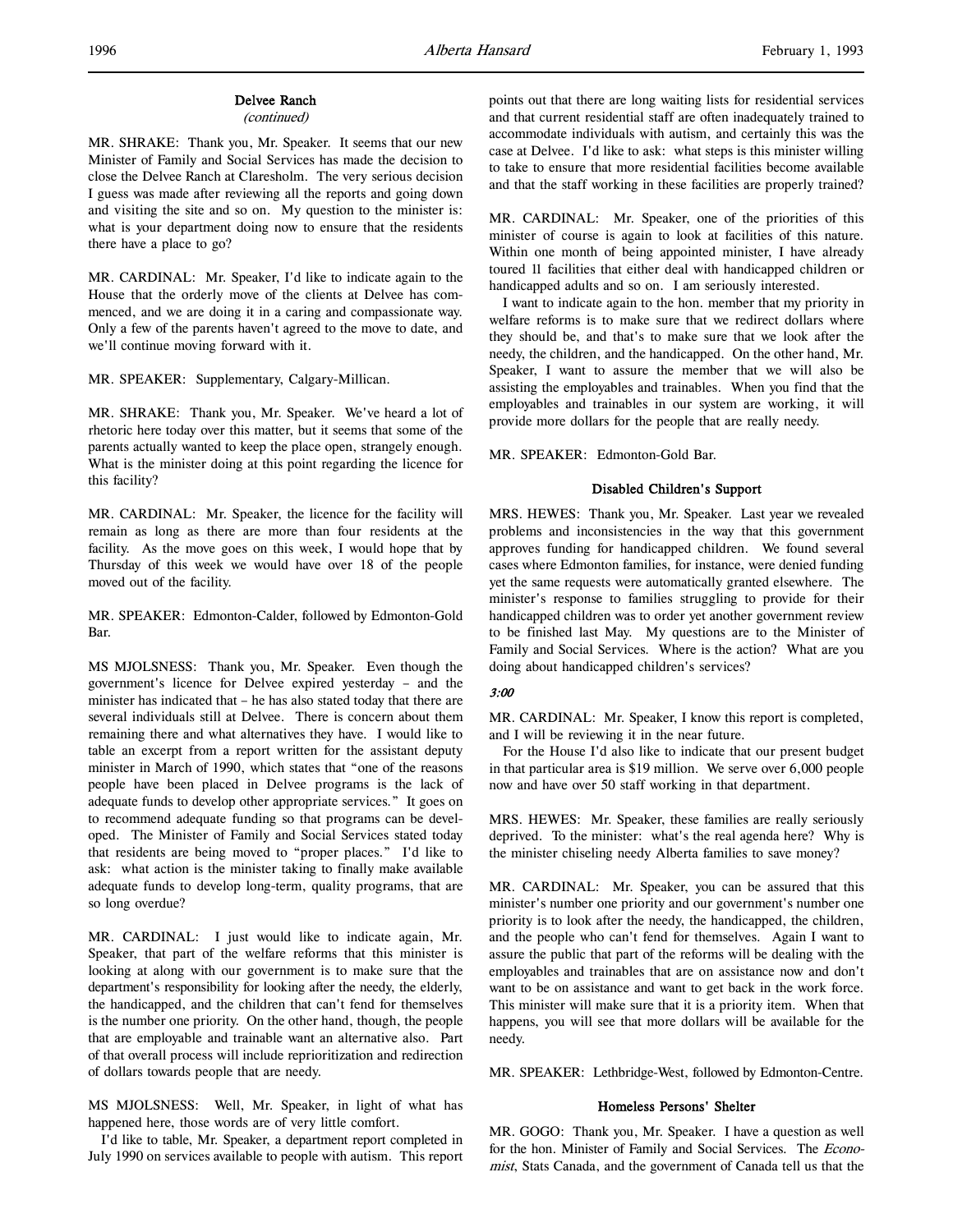recession is over, yet it continues certainly in Lethbridge-West and Lethbridge-East to be a major factor about unemployment and the needy. I'm very encouraged to hear the hon. minister state that his priorities are with the needy, the handicapped, and certainly the indigent seniors. I'd like to ask the hon. minister if he's had an opportunity to review an application sent to him from the constituency of Lethbridge with regard to an emergency shelter which would accommodate the street people. It's an application to Municipal Affairs to construct it as long as the Department of Family and Social Services would agree to providing funds for those who now qualify for social assistance who would occupy it.

MR. CARDINAL: Mr. Speaker, first of all, I'd like commend the community's interest and the community's volunteer work in such an important area. I haven't received the detailed application yet, and there are financial implications in that process. I would hope that when it does come in in a formal manner, I will have an opportunity to review it at that time.

MR. GOGO: Mr. Speaker, I'm very much encouraged by the minister's attitude.

Could the minister assure me as the Member for Lethbridge-West that if indeed the proposal ended up as a reduction in the cost to this government of providing that service and if the group that's submitting the application wished to meet with the minister, the minister would both approve the program and certainly agree to meet with the people concerned?

MR. CARDINAL: Yes, Mr. Speaker. Part of this minister's responsibility is to make sure, again, that we provide a high quality of service to Albertans that are needy, and anywhere we can streamline a service and provide better service for those people, this minister will sit down with those groups.

MR. SPEAKER: Edmonton-Centre.

#### Vencap Equities Alberta Ltd.

REV. ROBERTS: Thank you, Mr. Speaker. Last spring I seriously questioned the investment of over \$2 million by Vencap Alberta in a U.S. based restaurant chain called Western Sizzlin. I hate to say I told you so, but within six months the downtown restaurant has gone bust. Western Sizzlin has become Western Fizzlin. Now I hear on the grapevine, so to speak, that Vencap is making a bad situation even worse by pumping in a reported additional \$2 million not to assist struggling Alberta entrepreneurs to create jobs for the next century but to bring Don Cherry, his sports bar and dog, Blue, to downtown Edmonton. Will the Minister of Economic Development and Tourism agree to join with me in meeting with the board of Vencap to point out to them that the spirit and intent of Vencap is poorly served by investing heritage fund money in an established Ontario-based enterprise called Don Cherry's Sports Bar?

MR. SPARROW: Mr. Speaker, I'd be glad to have the member join with me and meet with them. I have a meeting scheduled to meet with them to be briefed on what their activities are. Over the past history they have definitely been criticized for some of their ventures outside the province. I understand that that's a very low percentage of their total investments.

REV. ROBERTS: Well, low percentage or not, Vencap has recently lost \$2 million in D & S Petroleum, \$2.9 million in Sun Country Foods. Now, the \$2 million in Western Sizzlin returned

only an average of 3 percent to the trust fund in terms of its \$200 million loan, a pretty bad investment, I should add. Will the minister along with the Treasurer and the Premier, who now want to put everything on the table, work to get government money out of Don Cherry's Sports Bar and into the hands of genuine, innovative, Alberta-based entrepreneurs who want to create real jobs for the future?

MR. SPARROW: Mr. Speaker, I think it's very important to understand that Vencap is a public company. It has 20,000 shareholders. It trades on the Alberta Stock Exchange. It is run as a venture capital company set up by this government at arm's length from government to make investments, to work with and encourage and assist in the creation and development and expansion of our economy in the province. Their total package has to be looked at, and we do not intend to get involved in every public company and each and every transaction. I know we do get criticized for their outside activities, and I will look into the sports bar issue.

MR. SPEAKER: Edmonton-Avonmore, followed by Calgary-McKnight.

# Human Rights Commission

MS M. LAING: Thank you, Mr. Speaker. My questions are to the minister responsible for human rights. Most Albertans believe that human rights are issues of equality and fairness, not of morality, as the minister responsible for human rights has been quoted as saying. In view of her statements and her commitment to review the future of the Human Rights Commission, will she now dispel concerns that important decisions are about to be made as to the future of the Human Rights Commission by a partisan group of Tory MLAs and commit instead to public consultation, including representation from women's, ethnic, and multiculturalism groups and others who face discrimination?

MRS. MIROSH: Well, Mr. Speaker, the unfortunate part about the member opposite is that she doesn't talk to me about what my plans are. It is the intent and I've always stated that it's the intent of this government to review the Human Rights Commission's mandate. This government supports quality of life and will continue to do that. I've stated in this House a number of times: it is the intention to consult Albertans on an ongoing basis.

MS M. LAING: Well, Mr. Speaker, this isn't my idea of consultation. The concern is that groups want to be consulted.

My second question. Although the former Premier ridiculed an open process to select the chief commissioner, the former Minister of Labour put in place just such a process. In view of this present government's alleged commitment to open government, will the minister now dispel troubling rumours that former health minister Marvin Moore is about to be appointed chief commissioner and commit herself to returning the process of selection to the citizens' committee established in May of 1992?

MRS. MIROSH: Mr. Speaker, I have never made that statement about any person who will be appointed to this chief commissioner's job. It is my intention to be very careful in selecting the person most qualified for this job. I am still reviewing the applications that have been submitted, and there is a mass of them. It is my intention to appoint that chief commissioner as soon as possible, but care must be given to that appointment.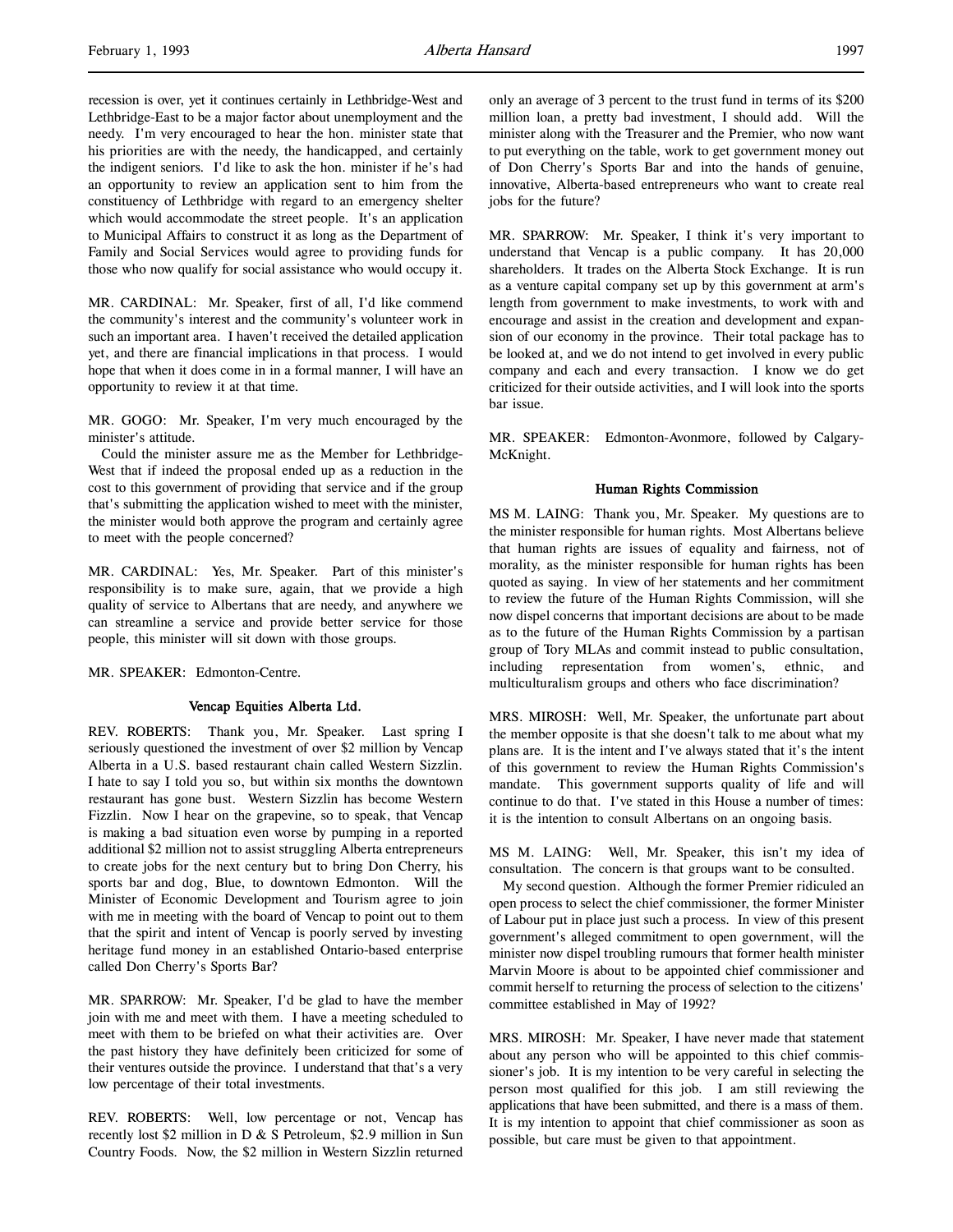MR. SPEAKER: Calgary-McKnight.

## Education Standards

MRS. GAGNON: Thank you, Mr. Speaker. My questions today are to the Minister of Education. I was contacted on the weekend by dozens of parents, teachers, and students who indicated that last Friday's math 30 exam was extremely difficult even for the most gifted students. Because of budget cuts in the department, teachers had very little input in setting the exam, and there was no pilot testing of exam questions. My question to the minister is this: will the minister order a review of the exam to find out what went wrong in order to prevent similar occurrences in math and in other subjects in the future?

MR. JONSON: Mr. Speaker, to date I'm not aware of any particular difficulty with the mathematics 30 examination. Certainly the whole matter of the quality of examinations and the ability of students to perform on them is very, very important, and I'll certainly take the concern that the hon. member raises under review.

## 3:10

MRS. GAGNON: I thank the minister for that, Mr. Speaker.

As we know, math 30 was a big problem last year as well, and math 30 is required for many postsecondary programs. So my second question to the minister is this: is there a new orientation in the department to set the standards deliberately high in order to turn away even more students from an already inaccessible postsecondary system? That's the suspicion.

MR. JONSON: Mr. Speaker, there is certainly no tactic such as the Member for Calgary-McKnight refers to. As has been indicated previously by my predecessor and myself, we are concerned about the mathematics 30 examination and the results attained thereon. Work is going forward to review math 30 and for that matter the entire mathematics program for the high schools and elementary and junior high schools of the province.

MR. SPEAKER: Thank you.

Redwater-Andrew.

#### Drought

MR. ZARUSKY: Thank you, Mr. Speaker. My question today is to the minister of agriculture on the northeast drought area and some of the problems that farmers are going to be faced with this coming year because of our weather situation. The way it's evolving, with not as much snow as we expected but thaws happening, dugouts probably will not be filling up. Some of my constituents have contacted me and recommended a regional water source identification and also an identification for site location. Has the minister considered something like this for the farmers of the northeast area?

MR. ISLEY: Mr. Speaker, there have been discussions between the minister and minister's staff and representatives from northeast Alberta on the very issue the member brings up. At this point in time I would say that they are strictly at the exploratory discussion stage.

MR. ZARUSKY: Mr. Speaker, my supplementary is to the Minister of Transportation and Utilities. You can see that it's so dry out there that my throat's sore already. Not only are the farmers suffering but also some of the villages in the area. I know of one village in the area that's got a water problem, where they're hauling water for their residents. Has the minister had any indication from some of these villages on what could be done for them?

MR. TRYNCHY: Mr. Speaker, I'm not aware of the concerns the hon. member raises, but I'd certainly be willing to sit down with him and his villages to go over it. We do have one of the better utilities programs anywhere in Canada, so if he would bring that forward to me, I'd certainly sit down with him and try to review it and see if we can do something.

MR. SPEAKER: Vegreville, followed by Edmonton-Whitemud.

#### Canadian Wheat Board

MR. FOX: Thank you, Mr. Speaker. The minister of agriculture and his Conservative colleagues are always on the lookout for ways to tear down the Canadian Wheat Board. Their push for a so-called continental market for barley is not only opposed by the wheat pools, the National Farmers' Union, and Unifarm, but it's discredited by a number of industry experts. Can the minister of agriculture tell the farmers of Alberta why he seeks to lower their already inadequate returns for barley and undermine the effective operation of the Canadian Wheat Board?

MR. ISLEY: Mr. Speaker, it's unfortunate that the hon. Member for Vegreville wasn't in Lethbridge with me last week, where 130 barley growers were gathered, meeting with the Wheat Board, and lobbying very, very hard for a continental barley marketplace. The Western Barley Growers annual convention is in Red Deer on, I believe, February 10 or 12. Maybe the hon. member would like to join me and go down and talk firsthand to producers. We had Angus Reid do a survey just recently – by recently I mean late fall – which shows that 72 percent of Alberta producers would prefer (a) either a full, dual marketplace in the world, (b) barley totally out from under the board, or (c) the continental barley market proposal. Only approximately 26 to 28 percent of those people surveyed indicated that the status quo was acceptable in the future.

MR. FOX: I'm sure that if he surveyed the active members of the barley growers commission, which he set up with taxpayers' money, that's the kind of answer he'd receive, but I'd remind the minister that there are tens of thousands of farmers in Alberta that have a stake in this.

I'd just like to ask the minister: given that he's indicated that he would entertain the idea of a plebiscite of all producers to decide whether or not domestic barley sales should be taken away from the Canadian Wheat Board, would he then agree to support our position that a producer plebiscite should be held to determine whether or not additional grains and oilseeds should be added to the Canadian Wheat Board jurisdiction?

MR. ISLEY: Mr. Speaker, I would hope the hon. member would not confuse the Barley Commission with the Western Barley Growers. The Barley Commission has not taken a position on the continental marketplace. It's studiously avoided doing it because the Barley Commission, as he well knows, was set up to research and to promote their product. Down the road they may get more involved in policy issues, but at this point in time they're concentrating on those two things.

The hon. member should know that I believe it was this minister that first indicated that we should look at a plebiscite. Ideally that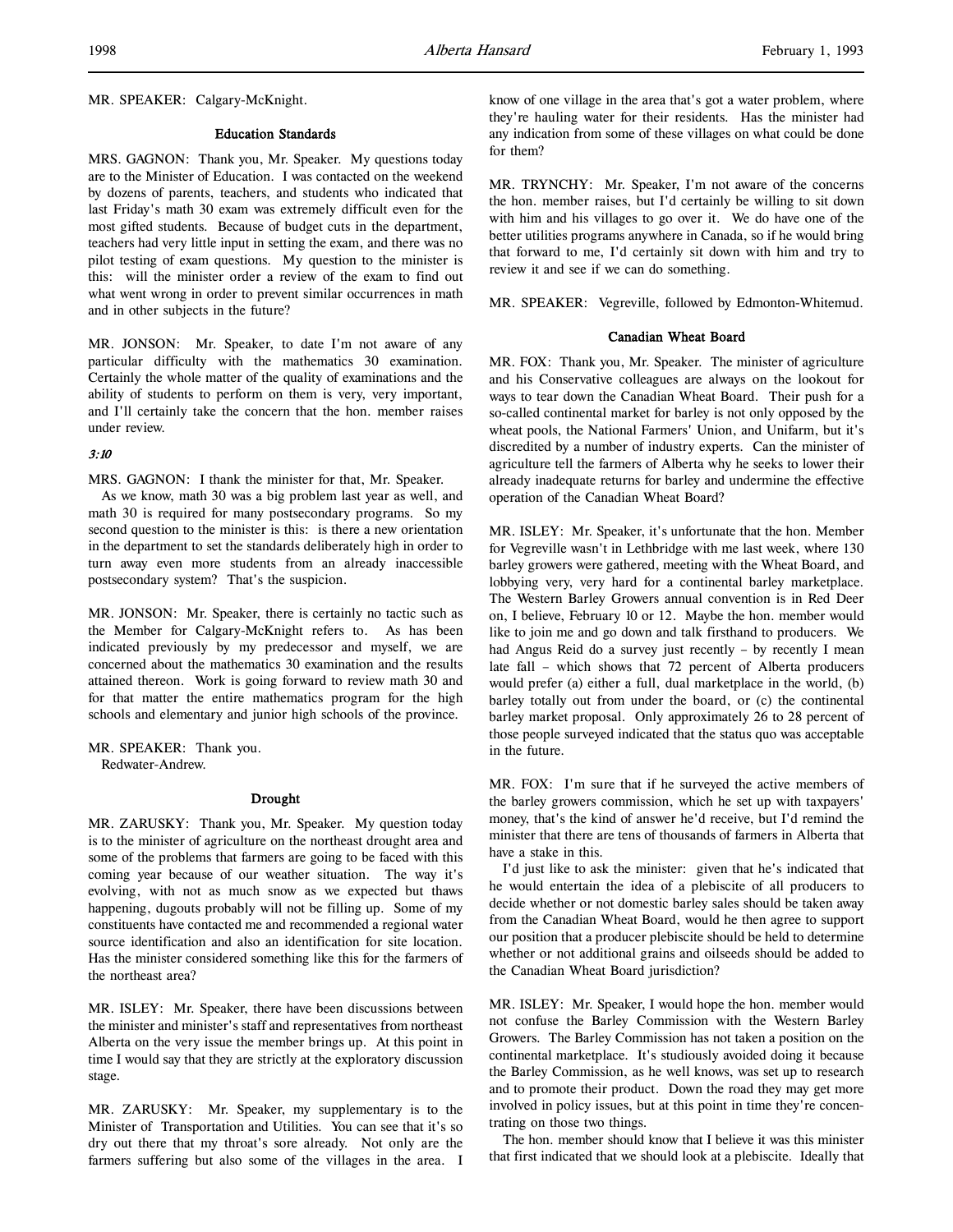plebiscite should be carried out by the Canadian Wheat Board or the federal government in the total Canadian Wheat Board area, because it wouldn't make much sense unless we're prepared to leave the board to simply run a plebiscite in Alberta itself.

There's a round table, I believe, under the regulatory review process that is dealing with the barley issue. Whether that round table will make specific recommendations with respect to changing the board's control over barley or whether it will recommend that a plebiscite be conducted, I have no way of knowing. So we'll only have to wait and see what recommendations come from the round table discussion.

# Video Lottery Program

MR. WICKMAN: Mr. Speaker, a report commissioned by this government on gambling and addiction prepared by Garry Smith at the University of Alberta has still not been released to the public. To the minister responsible for lotteries: has the minister's greed for lottery dollars completely overshadowed his social responsibility?

MR. KOWALSKI: Absolutely not, Mr. Speaker.

MR. WICKMAN: Mr. Speaker, my second question to the minister: is the minister prepared to commit in this House this afternoon to release that document so all members of the public are entitled to read it and gain from that information?

MR. KOWALSKI: Yes, Mr. Speaker.

MR. SPEAKER: Westlock-Sturgeon.

## Ethanol

MR. TAYLOR: Thank you, Mr. Speaker. Ethanol blended gasoline containing between 5 and 10 percent ethanol is the only fuel that has been awarded the federal Eco Logo. The use of fuel ethanol and gasoline reduces toxic emissions into the atmosphere and reduces the use of nonrenewable fossil fuels as well as reducing carbon dioxide. In addition, of course, the production of ethanol provides important economic markets to farmers. Now, a question to the Minister of Energy: apart from the fact that ethanol is now exempt from tax, admittedly, what is this government doing to require that all gasoline sold in this province has 10 percent ethanol?

MRS. BLACK: Mr. Speaker, I think the question is better suited to the minister of the environment.

MR. SPEAKER: The Minister of Environmental Protection.

MR. EVANS: Thank you, Mr. Speaker. The hon. member across has indicated, and quite correctly so, that ethanol is a very environmentally friendly fuel. We have looked at the subsidization of ethanol currently, and we're trying to see whether the increase in environmental protection is justified given the industry itself and what they are asking for in terms of an overall subsidy. It could be as much as 23 cents, 24 cents, or 25 cents a litre, and that is of course a concern to us. As I say, this is something that we are trying to get a balance on: to ensure that we do use an environmentally friendly fuel source and that we are fiscally responsible.

#### 3:20

MR. TAYLOR: Mr. Speaker, of course the Minister of Energy becomes involved in that they need the permission of the Minister of Energy in order to cut back gasoline and oil in order to put 10 percent ethanol in. Secondly, a subsidy is not needed, if I may bring the minister of the environment up to date. All that is necessary is that we rule, as some political jurisdictions in the U.S. have done, that gasoline has to have 10 percent ethanol in it.

MR. SPEAKER: Question.

MR. TAYLOR: Let free enterprise look after who puts it in. Why isn't he moving on that?

MR. EVANS: Well, thank you, Mr. Speaker. With all due respect to the hon. member across, I don't come to the same conclusion that he does in terms of whether or not the industry is asking for a subsidy. We are continuing to look at this. This is an important issue to our grain producers in the province of Alberta. We will come forward with a position on this in consultation with my good friend the Minister of Energy and the other members of our caucus just as quickly as we possibly can.

MR. SPEAKER: Wainwright.

MR. TAYLOR: When?

MR. SPEAKER: Wainwright, not Westlock-Sturgeon.

# Grain Transportation

MR. FISCHER: Thank you, Mr. Speaker. My question is to the minister of agriculture. For years the western grain transportation issue has remained unsolved, and as our world trade patterns change, this issue does become more and more important to Alberta's secondary agriculture processing. The previous federal Minister of Agriculture indicated that he was prepared to move on this issue this year. Has the minister had any communication with our newly appointed federal Minister of Agriculture, and what was his position on this issue?

MR. ISLEY: Yes, Mr. Speaker, I've had recent discussions with the Hon. Charlie Mayer, who I might add as an aside was quite involved in the discussion on transportation issues prior to his taking the portfolio, because as the minister responsible for the Wheat Board, he always attended our federal/provincial ministerial meetings. Mr. Mayer would certainly like to bring this thing to a conclusion between now and spring. I'm hopeful that we can do that. The fact that he has Mr. McKnight and Mr. Mazankowski both on the priorities committee may help when it comes down to the crunch. I would also point out that as the hon. Member for Wainwright indicated, our value-added processing industry is very interested in seeing this change come about.

If I could go back to the issue raised by the hon. Member for Westlock-Sturgeon, the viability of an ethanol industry becomes one step closer with a change in the method of payment.

#### MR. SPEAKER: Supplementary.

MR. FISCHER: Thank you. My supplementary, then, is: is there any further indication that the GATT negotiations will force or influence this change to come a little quicker?

MR. ISLEY: There's no doubt in my mind, Mr. Speaker, that if – and I underline the word "if," – there is a GATT agreement, it will force a change of some type in the method of payment. To do nothing is to watch the reduction that the federal treasurer put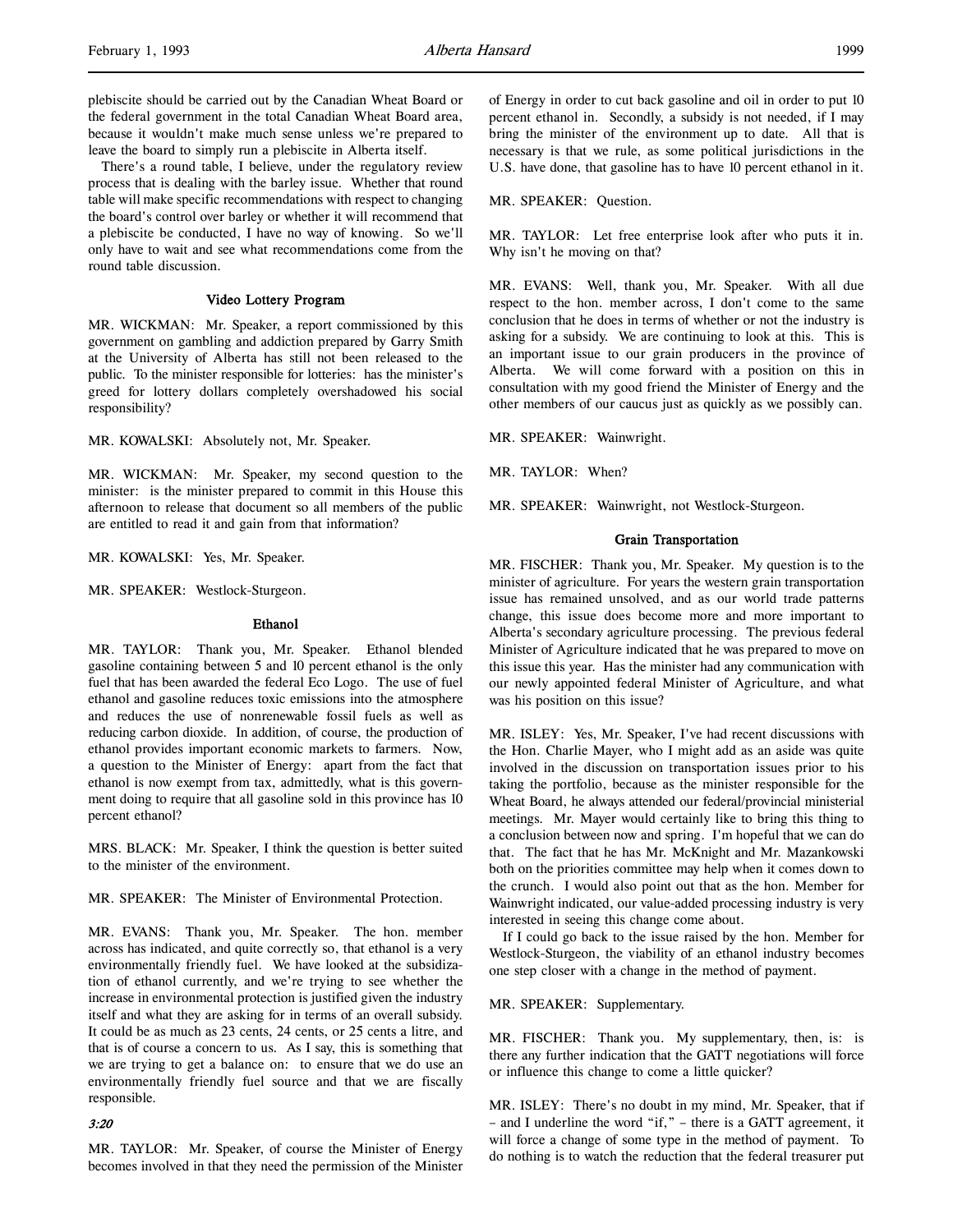out: 10 percent next crop year; 10 percent the next crop year. That's the status quo under a GATT agreement. Whether or not there will be a GATT agreement I hesitate to predict at this point in time. I think everyone who's interested in an agreement is watching new President Clinton very closely.

MR. SPEAKER: Question period has expired.

#### head: Motions under Standing Order 40

MR. SPEAKER: A Standing Order 40 request. Edmonton-Belmont, speaking to urgency only.

MR. SIGURDSON: Thank you, Mr. Speaker. Last Friday the Deputy Premier, the Minister of Public Works, Supply and Services, announced that the historic federal building would be developed and leased to the Prairie Land Corporation. This announcement ushers in a new era of construction development for our province in that a number of Alberta-based union pension funds will be used for the redevelopment of the federal building into 209 apartment units. As I said, this is a new development in the construction industry in Alberta, and I believe that it's important that this Legislative Assembly recognize this new era. So should I receive unanimous consent to present this motion, I'll speak to it briefly.

AN HON. MEMBER: How come it wasn't Edmonton-Centre's.

MR. SPEAKER: Request under Standing Order 40 requiring unanimous consent. All those members in favour of granting unanimous consent for the matter to proceed, please say aye.

HON. MEMBERS: Aye.

MR. SPEAKER: Opposed, please say no. Granted. Edmonton-Belmont.

#### Federal Building Renovations

Moved by Mr. Sigurdson:

Be it resolved that this Assembly congratulate the Prairie Land Corporation on its successful bid, announced last Friday by the government of Alberta, to lease and renovate the historic federal building, a project which will generate much needed work for union members whose pension funds are underwriting this project and create 209 beautiful apartments in central Edmonton where housing is in high demand.

MR. SIGURDSON: Thank you, Mr. Speaker, and thank you to the Legislative Assembly. To answer your question, my dear colleague, as a member of the construction general labour union local 92 I'm most pleased to present this motion. The labourers' pension fund is one of 14 pension funds that pooled more than \$15 million to capitalize the Prairie Land Corporation. The Prairie Land Corporation will be managed and directed by trade unionists in Alberta and will focus on the development of quality housing for the rental and sales markets. The corporation additionally will provide a secure investment for union pension funds as well as providing work for members of various trade unions.

Mr. Speaker, as we all know in this Legislative Assembly, the federal building has been vacant for a number of years, and the Prairie Land Corporation has proposed I think a rather exciting development for 209 units that should be available for the rental market by the spring of 1994. The proposal will maintain the facade of the federal building but will completely change the

interior of the building to allow for apartments and commercial retail space. The redevelopment is an exciting opportunity for union workers to invest their pension funds in a secure project and when finished will provide needed housing for Edmonton's city centre. I'm sure that there might even be a member of the Legislature or two choosing to reside at the newly developed federal building apartments.

I believe it important that the Members of the Legislative Assembly recognize the contribution that the Prairie Land Corporation is making to the construction market in our province and congratulate the proponents of this development.

MR. KOWALSKI: Mr. Speaker, I'd like to echo and certainly go behind the intent of the Standing Order call this afternoon put forward by the member. The Prairie Land Corporation, in my view, is to be congratulated.

Perhaps if all hon. members will go back some period of time, now they'll understand how it came to be that one decision was made with respect to one proponent. About a year and a half ago we went to a world-wide request for information and possibilities and invited the world marketplace basically to take a look at the federal building in the city of Edmonton and to come forward with proposals. We received as a result of this overture to the world – and we advertised in all of the major trade magazines in all of the continents of the world – some 125 requests for further information.

As time went by we appointed a blue-ribbon panel made up of leading private-sector individuals in the province of Alberta, a panel that was composed of representatives from the Alberta Construction Association, the Alberta Association of Architects, the Canadian Museums Association, the Building Owners and Managers Association, APEGGA, which is the Association of Professional Engineers, Geologists, and Geophysicists of Alberta, and several public servants, who basically looked at the specific submissions that we had and finally whittled it down to five actual proposals and finally to one, and the one would entail the utilization of pension moneys arrived at and controlled by 14 building trade unions in the province of Alberta. Quite frankly, there was no better proposal.

This blue-ribbon panel gave this recommendation to me and we reviewed it. I reviewed it in fact with a number of my colleagues within the government of Alberta because I was so impressed with it. I want all to know that the Minister of Labour was taken into my confidence with respect to the proposal at hand, and he was just absolutely delighted to know that building trade unions in the province of Alberta were prepared to take dollars that they had invested for themselves and to reinvest those dollars in the province of Alberta.

It's my understanding, in dealing with the president of the Prairie Land Corporation on Friday last, when we announced this decision, that in essence they're looking at a minimum of 140 man-years of work. The work will begin very shortly, Mr. Speaker, and by the spring of 1994 these 209 housing units will be available for the market here within the city of Edmonton.

I also wish to point out, Mr. Speaker, that this is the fourth of the unique initiatives that have been undertaken in recent years by this government with respect to new approaches in the construction industry in the province of Alberta. The Oldman River dam, as an example, was built with six civil servants; the rest was all done by way of the private sector. Recently an initiative was taken in downtown Red Deer to take care of surplus land that we had. We went to a public situation and advertised generally and received an outstanding response back from the private sector. Then in exchange for the land that the province of Alberta owned,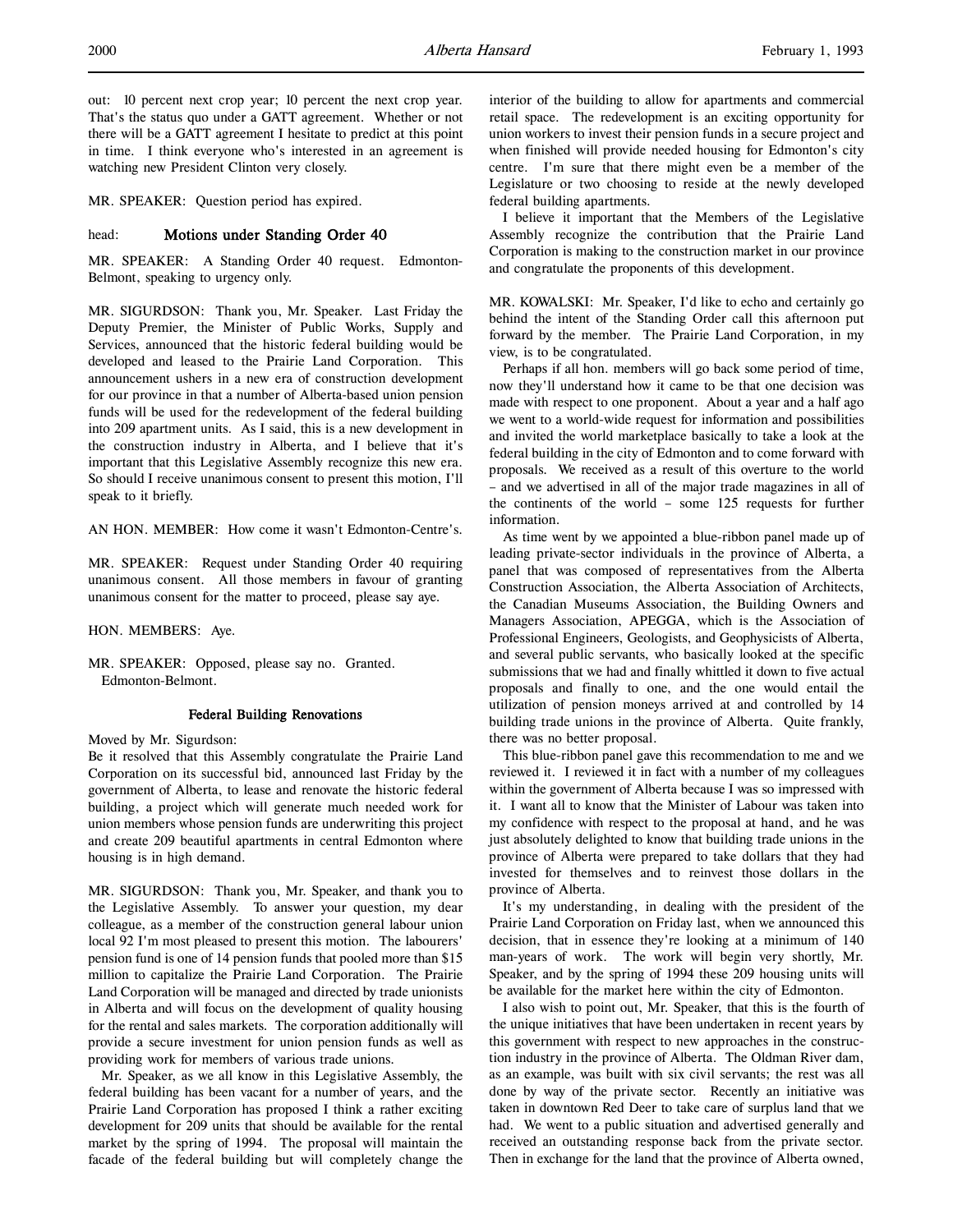the province received a new building designed to the specifications required by Alberta Transportation and Utilities, title to the land, and a settlement of nearly \$2 million in cash. At the same time, we were working on the federal building proposal, Mr. Speaker. We've also gone out to a direct design contract bid appropriation with respect to several public buildings in the province of Alberta where in essence the government simply identifies what its need is and asks the private sector to design the building and undertake complete management for that building in particular. It's exciting; it's innovative.

#### 3:30

I sincerely hope that the Prairie Land Corporation's first venture into the marketplace with the government of Alberta will not be the last, Mr. Speaker. In fact, I made it very clear the other day to the 14 trade unions that were involved that if they wish to come forward with additional proposals, take their pension money and reinvest it in the public infrastructure in the province of Alberta, this government would be absolutely delighted.

Mr. Speaker, I want to echo what's been stated here this afternoon, and I would sincerely ask all Members of the Legislative Assembly to vote in favour of this, because it's worthy of our recognition and our praise.

MR. SPEAKER: Edmonton-Whitemud.

MR. WICKMAN: Thank you, Mr. Speaker. I want to go on record on behalf of our caucus as supporting the motion brought forward under Standing Order 40. If we look back at the history of the federal building, it has taken a period of time to have a concept such as this advance to this particular point. It's unfortunate that we couldn't have had things, I guess, happen a bit quicker.

Nevertheless, what the Prairie Land Corporation has done, I think, Mr. Speaker, is remarkable. It's remarkable from two points of view. One, the trades are certainly suffering right now like so many other sectors of the population due to the economy, but rather than just sit back and worry about a bad economy or complain, they've taken some initiative. Their initiative is to risk some of their own dollars that they're responsible for, that they're handling, and they're saying: "We're going to do this, and we're going to create jobs. If the jobs aren't there, we're going to help create those jobs." That is certainly a step in the right direction. This of course is not going to solve the economic plight of Edmonton or put every tradesperson back to work, but it is a step in the right direction.

The second thing that it does, Mr. Speaker, when you look at a downtown area – and myself having been a member of city council during the period of time that the Member for Edmonton-Glengarry and the Member for Edmonton-Gold Bar were there, this falls in line with the goals that we set at that particular time, that we attempted to achieve: the necessity to have downtown living. If you want to revitalize a downtown, if you want a healthy downtown, you have to have that residential component. Now, when you look at Grant MacEwan College being built, when you look at this particular project, and when you look at other real estate or buildings in the downtown area, the flatiron building, for example – I know it's controlled by the city, but nevertheless the flatiron building is another example where we have the ability, if the concept is proper, to again create housing.

Now, I'm sure that the Prairie Land Corporation has initiated and spearheaded most of this on their own, and I'm not sitting back here saying that any members of our caucus should take credit in any way for things that we did in the early '80s.

Nevertheless, in the vision that was presented for the city of Edmonton through the general municipal plan, this is exactly what was anticipated. This is exactly what was encouraged. I sit back here now and I'm really, really pleased to see it start to happen, and I want to again commend the Prairie Land Corporation for their involvement, the trade unions for their involvement, and the department of public works for the involvement it has had in this as well. It's difficult for opposition – it's not really difficult. I shouldn't put it that way. We don't always find reason to feel that something is being done right. Even though this did take quite a period of time to kind of get it on track, I think this is right, and this is going to be a much needed addition to the downtown core of Edmonton.

MR. SPEAKER: Is there a call for the question?

SOME HON. MEMBERS: Question.

MR. SPEAKER: Summation, Edmonton-Belmont.

MR. SIGURDSON: Thank you, Mr. Speaker. Just briefly then. I again want to thank Members of the Legislative Assembly for hopefully soon adopting this motion unanimously. I think this is an exciting time when \$15 million of pension funds are being directed into a particular project that Alberta workers will be able to control and direct. I look forward to future developments made by the Prairie Land Corporation throughout our province and the development of socially needed housing. I think it's an important and worthwhile investment of union pension funds and the people of Alberta.

MR. SPEAKER: All those in favour of the question before the House as proposed by Edmonton-Belmont, please say aye.

HON. MEMBERS: Aye.

MR. SPEAKER: Opposed, please say no. Carried unanimously. Thank you.

head: **Orders of the Day** 

head: **Committee of Supply** 

[Mr. Schumacher in the Chair]

MR. CHAIRMAN: Good afternoon. Order please.

#### head: Supplementary Estimates 1992-93

#### Municipal Affairs

MR. CHAIRMAN: In particular we will be dealing with Housing and Mortgage Assistance for Albertans.

The hon. Minister of Municipal Affairs.

DR. WEST: Thank you, Mr. Chairman. I'm pleased today to participate in what is a very open process, one that I haven't seen since being elected in 1986: where the overage in a year's budget, those that used to go through a special warrant, comes to this Assembly under estimates so that all members of the Assembly can scrutinize and vote on the moneys needed so greatly in the province of Alberta. I must point out that I'm pleased to be third in the estimates. We've already seen the estimates of Education and Environmental Protection, and we look forward today, if these estimates go through, to Agriculture and Rural Development and Family and Social Services. I understand that both those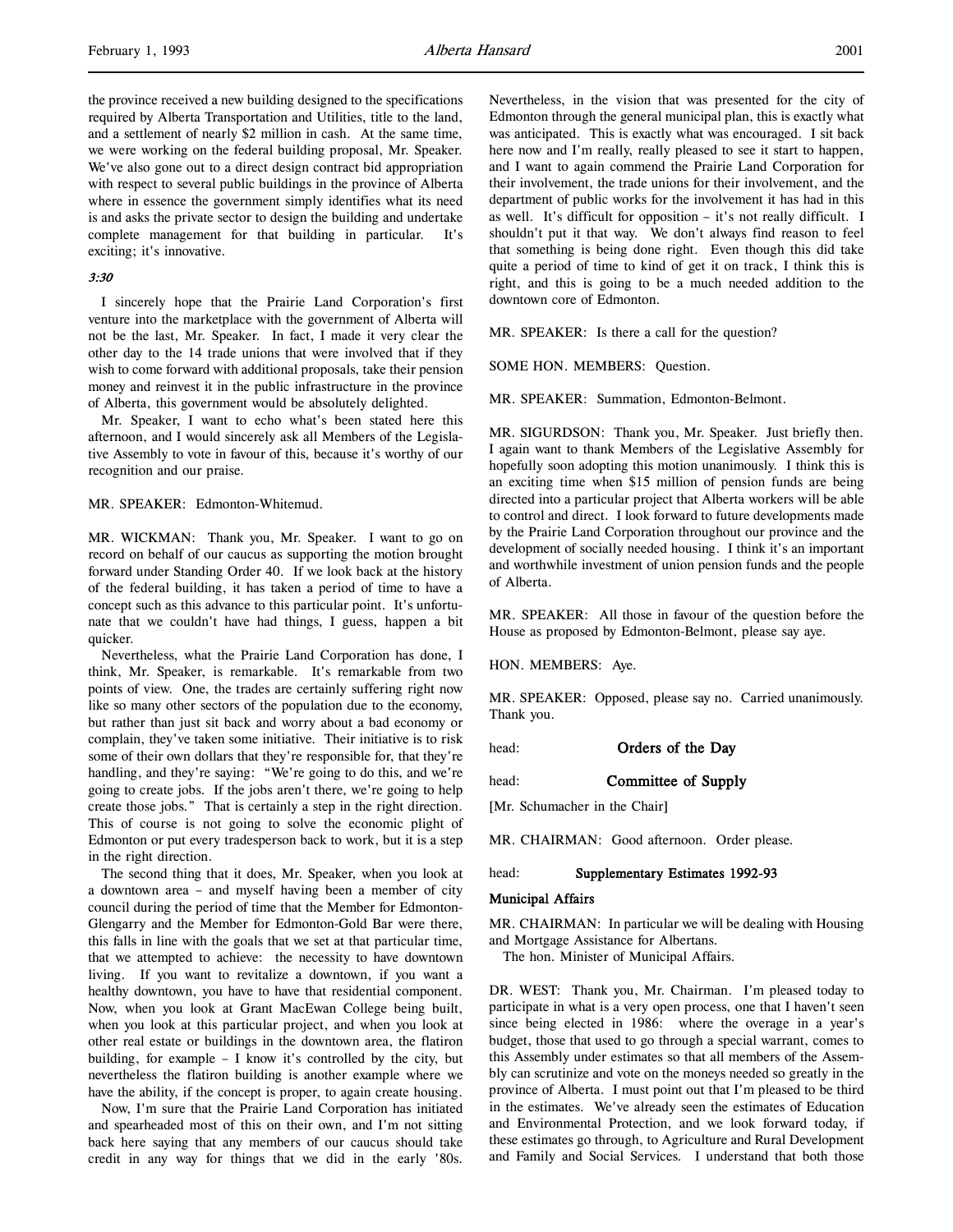ministers are here today and are available to present their supplementary estimates.

I listened with encouragement to Standing Order 40 today on the Prairie Land Corporation, because it ties in very well with what I'm going to ask for as supplementary estimates today. I believe if organizations such as Prairie Land Corporation had been present in the late '70s and the early '80s, then there was good chance that what I'm about to ask for today in supplementary estimates wouldn't have been required. Today I'm asking for a sum of \$56,380,405. These are write-downs. What this represents is the shortfall in the property sold by Alberta Mortgage and Housing between the amount that they were originally billed for back in the late '70s and early '80s and what we were able to sell them for today. This shortfall must be returned to the Alberta heritage savings trust fund to maintain its integrity.

If you look back to the time in the 1970s when the province was booming, you can see a time when there was a tremendous shortfall in housing for the great numbers of people that were coming to the province of Alberta. At that time the government got involved in two programs in social housing. Those were called the core housing incentive program, or CHIP, and the modest apartment program, MAP. The government provided lower interest loans and high-ratio financing to developers. The developers then in turn entered into an operating agreement with the government whereby it set rental rates for 50 percent of the units in each project for 10 to 15 years. These controlled rental rates were based on debt service, a 5 percent return on investment and operating expenses.

# 3:40

Well, we know what happened in the province of Alberta. Entering into the '80s, oil went from \$35 a barrel down to \$10 a barrel. The revenues to the province dropped dramatically, and also the vacancies in these rental apartments and high-rise developments increased, and the losses to service the debt on these mounted massively. So between '82 and 1986 properties worth some \$882,579,000 were devalued. We have been attempting since the late '80s to sell these properties and recover as much money as we can and return it to the heritage fund and then come to the general revenue fund for the shortfall.

The shortfall would have been higher this year, but we have found in the Department of Municipal Affairs some \$18,520,000 to offset the losses in sales that Mortgage Properties Inc. has made. The reason for this supplementary estimate is that it was impossible to tell what Mortgage Properties Inc. would sell in assets this year. Back in 1990 when they started, they were dealing with over \$800 million worth of property. To date they have sold some \$473 million of those properties, this year over \$250 million with the shortfall, as I said, in the supplementary estimate of \$56 million-plus. There are more units that have to be sold, and we trust that we will get the best dollars back to the public that we can, but knowing the marketplace and the type of dollars that are capitalized against these projects, I am sure we will see further losses.

I won't go much further, but I will ask you for your questions. I want you to understand one thing. I go back to what I said in the beginning. We need individual corporations such as the Prairie Land Corporation to step forward and build and maintain and manage housing in this province whether it be low-income housing or otherwise. The government's role in doing a project such as what we did in CHIP and MAP must be limited. This is a living example of where a government's role in the construction industry during boom times must be limited, and I trust we have learned our lesson.

#### Thank you.

MR. CHAIRMAN: The hon. Member for Edmonton-Beverly.

MR. EWASIUK: Thank you, Mr. Chairman. I'm pleased to rise and make a few comments on the supplementary estimates presented by the minister, and I certainly agree with his position that he stated in terms of things like the Prairie Land Corporation is doing. That indeed would have been much help to the province had similar organizations come forward in the '70s, and indeed there probably were those kinds of corporations in the '70s except those corporations also had their hands out for subsidies for programs, for government grants and loans. I think this is probably where the problem arose.

I look at the development of West Edmonton Village, where a great contribution in government funding was made to that corporation. I believe, if I remember correctly, at 9 percent initially. The interest rate was eventually knocked down to only 6 percent. In spite of that, we know what happened there. We had to take all these units back. So it suggests to me that in our zest to encourage development and so on I think we succumbed to the pressure of developers at that time to give concessions, loan guarantees, subsidies, whatever it was in order to get the housing stock in place. There was a boom on in Alberta at that time, certainly. I suppose in hindsight we can now sit back and be critical or at least suggest, well, that perhaps we won't do it that way again and fair enough.

Mr. Chairman, I want to also look at what has happened in the Alberta Housing Corporation in the last several years and particularly when we established MPI and its mandate to divest the corporation of the properties that it had inherited through defaults and so on. Again, I think the corporation in its initial stages, in its zest to encourage development, went off on its own and encouraged development. As I recall, they asked municipalities to set up new subdivisions, and they funded that. When the boom ended, municipalities were stuck with those lands as well as many properties. The money was very easy to get, and money was given to almost all in sundry to develop and expand because the boom was never going to end. Well, the boom ended, and the corporation was stuck with the properties. Then, of course, the recession hit, unemployment took off, and a lot of people had to abandon the properties they had assumed, which the corporation had to take over.

Many of these properties now are being divested of by MPI. This is the area that I want to just touch on briefly, Mr. Minister. While I appreciate what's happening, what needs to be done, I think again there are instances of overreaction by MPI in their desire to get rid of all these properties within their mandate. I believe it's five years, but I'm not sure.

I think the concept of social housing has to be taken into consideration. I think some of the housing that is being sold off can be and should be retained for social housing. The reason I say that is that at the present time the pressure on rent is quite great. I think the vacancy rates are somewhat low, so the pressure on the rent is quite high. Low-income individuals, particularly those on social services, are having difficulty meeting the rental payments they have to make. What's happening is they are being forced slowly and surely into substandard living conditions, into housing stock that is in my opinion somewhat low standard. To a large degree I think the social services department is certainly to blame because I don't think they are providing sufficient funding to individuals on social services for their shelter allowance. As a result, the private sector's range of rents has exceeded those guidelines provided by social services, and therefore individuals cannot find adequate or proper shelter. Therefore, I think this is where you, Municipal Affairs, through your housing program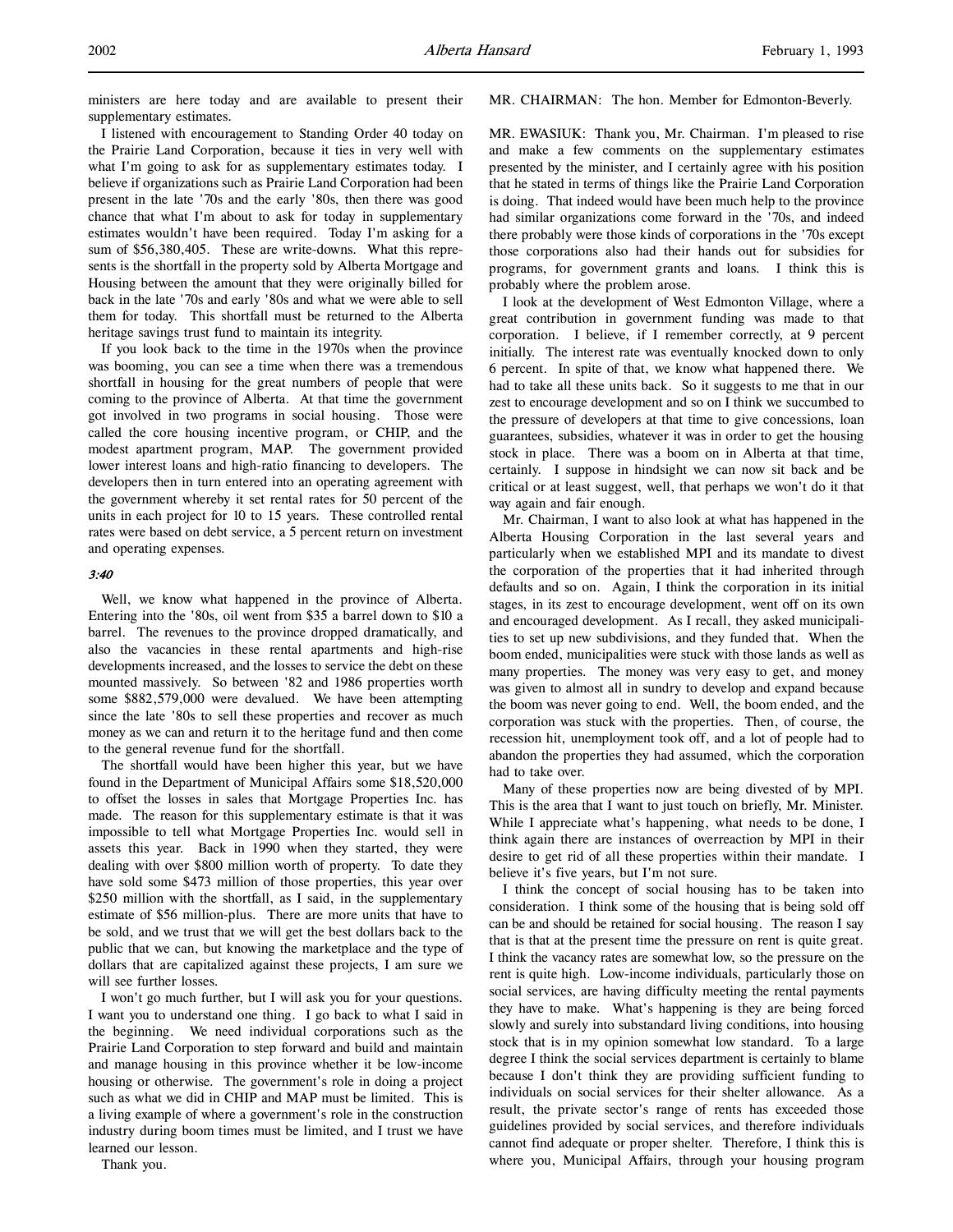should be able to fill that void during this period. Rather than selling off, divesting ourselves of all these properties, it seems to me that there is a need to retain some of those and make them available for those who really qualify and need some affordable housing.

That's an area where I still have a concern. I say that, Mr. Minister, because I do have a number of those situations in my own constituency. The odd experience has come to light, and I've dealt with the department. They were very helpful in working with me to deal with any particular ones that I raised. I am knowledgeable of a large number of those situations within the constituency, and I suspect this applies to other parts of the province. So I'd like to leave it there.

#### 3:50

During these estimates, Mr. Chairman, I'd like to perhaps talk some on the broader basis and go into Municipal Affairs generally, if that's permissible. I would like to talk about the economic situation. I think we in Alberta know that we have been in a recession. Obviously, as stated earlier, the boom has gone, and we are now trying to cope with the recession, trying to get our economy back in place, hoping that somehow the economy will recover and we can get back to some proper economic development and growth in this province.

I want to just quote from Urban Perspective. It's the Alberta Urban Municipalities Association newsletter of a meeting that they held in April of 1992 when they discussed what was utmost on their minds.

# Point of Order Relevance

MR. CHAIRMAN: The hon. minister is rising on a point of order?

DR. WEST: Yes, on relevancy. I'm not trying to take away from your interest in all areas of Municipal Affairs, but I would like to get some idea of the focus here on these supplementary estimates. We're under vote 8, which is very specific. I didn't realize we were going to go to general estimates today. You know, I don't mind you bringing up questions, but I think relevancy to the estimates being asked for here today must be addressed.

MR. CHAIRMAN: The Chair would also urge hon. members to try to stay with the actual matter before the committee. We are really not in general estimates.

The hon. Member for Vegreville.

MR. FOX: Mr. Chairman, would it not be fair to assume that hon. members in posing questions or raising concerns with ministers with respect to these estimates should have the opportunity to raise some concerns relative to the operation of the department? The hon. Member for Edmonton-Beverly, for example, may have some recommendations to make to the minister about money that can either be saved or spent more wisely. Traditionally when we discuss estimates, we have that opportunity until the vote occurs on the first ballot. Though we've spent probably 10 minutes on this, I don't think it's fair to assume, like the hon. minister has, that we're straying too much or that we're occupying the Assembly's time unwisely.

MR. CHAIRMAN: The hon. Member for Edmonton-Kingsway.

MR. McEACHERN: Yes. I was just going to say, Mr. Chairman, that it's fairly common before you go into estimates to have a period of time when you can talk generally about the budget. I'm thinking of Motion 12 that is on the Order Paper. The Treasurer spoke to it the other day, and none of us had a chance to reply to that. Now you're telling us that in the estimates themselves we can't talk about the whole department even; we've got to narrow it right down to this one particular item. It does seem to me that if we'd had a couple of days of general discussion on Motion 12, then you might have been on better grounds, but to narrow it that much at this stage seems to me to be a little tight since this Legislature hasn't addressed this question now for about eight or 10 months.

MR. CHAIRMAN: On the point of order, hon. member?

MR. WICKMAN: No; I'm on the speaker's list.

MR. CHAIRMAN: Yes, you're on the speaker's list, if we get there.

The Chair would point out that there is more than one item in this supplemental estimate book, and the committee is constrained for three days. The Chair would say that it's generally in the hands of members of the committee, but there is a time constraint. Generally speaking, we're dealing with these supplemental estimates as to particular points, and we should try to stick with them as much as possible, but as the Chair says, the Chair is more or less in the hands of the committee.

The hon. Member for Edmonton-Beverly.

MR. EWASIUK: Thank you, Mr. Chairman. Actually, I was taking my lead from the discussions we held here last Friday morning, when the other estimates were before us. When I read some of the dialogue that went on at those meetings, I thought they went in the comprehensive area, and they certainly were not restricted to a particular item on the estimates. In light of that, I assumed my discussions would also be far reaching rather than the limited amount on the estimate debate. I'm prepared for your guidance to direct me, because I'd like to continue with my presentation.

MR. CHAIRMAN: Well, just for the committee's guidance as a whole for the future, in the main estimates vote 1 is the vote in which we discussed the general operation of a department. Today we are not on vote 1. We are on a supplemental estimate as to a particular thing, and in this case that is the disposition of assets. Actually, the rules require us to really, I believe, attend to that business. In the main estimates in the spring vote 1 is where you get the general discussion about the whole department. Just for members' use, the citation there would be *Beauchesne* 953.

The hon. Member for Edmonton-Beverly.

MR. EWASIUK: Thank you, Mr. Chairman. I will try and speak to the estimates.

#### Debate Continued

MR. EWASIUK: Mr. Chairman, the minister is asking for some \$56.3 million this year, and of course last year it was \$51 million. It bothers me, and I'd like to ask the minister, perhaps if he wants to respond later, just how much longer are we going to continue with this situation? I believe there was certainly some mismanagement of the Alberta Housing Corporation over the years. As I said earlier, I think their zest to get involved in the kinds of the projects that were questionable – and it appears that now the taxpayers are having to face the burden and pay for the burden, in fact, as a result of these write-downs. Perhaps the minister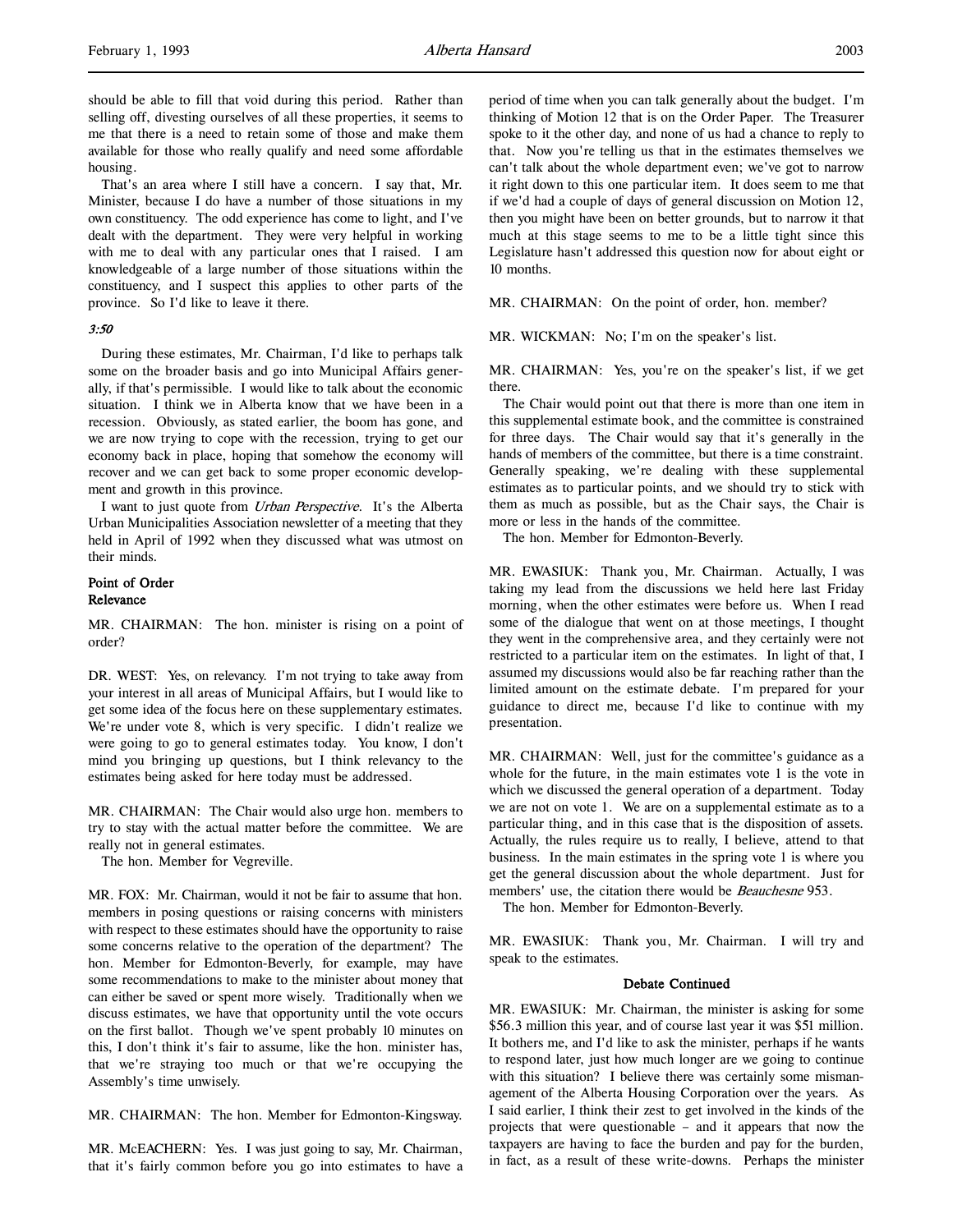may want to tell us just what we can expect down the road. What is his projection in terms of additional requests and supplementary requests for funding?

In his Budget Address to the Legislature in 1992 I think the Provincial Treasurer at that time had indicated that there was going to be funding – oh, I guess I'm going back into my other presentation, Mr. Chairman.

I was really concerned about municipalities and the kind of funding that is not being provided to them. I felt that the government in reducing the size of the cabinet made the right decision. It's certainly something that we advocated for some time. I see there's been some more deletions in some of the management positions at the deputy minister level, again a cost saving measure. I think those are good moves. I certainly am supportive of them. I just hope that those kinds of economic moves will permit the Minister of Municipal Affairs to be able to find moneys in the provincial budget to allocate to municipalities, in fact I would suggest to their '91 level of funding so that the municipalities can get on with the kind of infrastructure that needs to be done at the municipal government level, such as transportation, water, and sewer. I think those kinds of activities would generate employment, and of course in the spin-off of that it would certainly help us get our economy back on the road again.

As I was going to say, the municipalities are really concerned about economics. They're concerned about a downloading they feel that's occurring not only by the provincial but also by the federal government, and they have to absorb all these additional costs. They are concerned about the cost of ambulance services, as the Member for Edmonton-Highlands raised last Friday morning in question period, the implications that has on operators in rural Alberta. We demanded an increase in standards, but at the same time we didn't provide sufficient funding. There's a concern about the Workers' Compensation Board costs to municipalities. I think there is a need for us to sit down with the WCB, the AUMA, and the other municipal representatives and talk about how we're going to deal with those kinds of areas.

#### 4:00

So it's those kinds of things that I think we have to address when we talk about Municipal Affairs. Certainly the Alberta Mortgage and Housing Corporation is one part and component of that department. It seems to me that there is a great deal more within that department that needs to be addressed. Seniors is another area, I think. The lodge upgrading that should be taking place: what's happening there? It's those kinds of questions that I wanted to raise, Mr. Chairman; however, with your ruling I guess I won't be able to.

With those comments I will take my seat and again just ask the minister to tell us what we can anticipate in the future, short term or long term, relative to the Alberta Housing Corporation in terms of the kind of write-downs that we are experiencing today. How long do we expect this to continue?

MR. CHAIRMAN: Thank you.

The hon. Member for Edmonton-Whitemud.

MR. WICKMAN: Thank you, Mr. Chairman. A few comments aimed specifically at the supplementary estimates on Municipal Affairs that are in front of us. My interpretation of reading the documentation is such that the government is asking for an additional \$56.4 million in supplementary budgetary appropriations to provide for the losses and write-downs that have occurred during the year in disposing of assets. If we go back to the 1992- 93 budget debate, April 13, 1992, vote 8.3 requested \$1.2

million. We now find that we have a situation where the government has underestimated this area of write-offs, of losses, by roughly \$55 million plus a few. Now, one could look at this and say that it's a bit of that booga-booga bookkeeping that the new Treasurer likes to refer to. One could see it as being just a bit on the tricky side. It's ironic that the costs are not included under program expenditures, because by not being included under program expenditures they of course are exempt. They're hidden under valuation adjustments, which makes them exempt from the Spending Control Act. That's what I refer to specifically when I talk in terms of the tricky bookkeeping, or the booga-booga bookkeeping as the new Treasurer likes to refer to it.

We can look back even before that and see that consistent pattern that has occurred: the shortfall in 1991-92, \$45.8 million; the year before, \$71.1 million; '89-90, \$39.3 million; 1988-89, \$15.8 million. If we look at the last three years specifically, they've averaged \$57.8 million a year underestimating their writeoffs. Despite it occurring one year, they follow the same boogabooga bookkeeping into the next year. They follow it through the next year, the next year, and this is now year five that we've tracked down that we have the same thing happening.

Now, the Minister of Municipal Affairs and the Provincial Treasurer owe it to the Legislative Assembly, owe it to all accounting practices, to all accounting procedures to be reasonable about these estimates. This trickiness works for a bit, but it isn't going to ride that long. Even the former Treasurer there is kind of grinning. You know, he's probably sitting back now saying, "That fellow from Edmonton-Whitemud is on the right track on this particular one," despite trying to tell my colleagues differently when he was in that position. Obviously, somebody didn't listen, or he chose to be part of that booga-booga bookkeeping. The booga-booga bookkeeping, of course, is a direct reference to what the Treasurer indicated very clearly he was going to avoid, but it hasn't been avoided very well.

Also, we've got to go back to  $-$  what?  $-$  a few months ago, May 14, 1992, when we had a document from the former president of MPI who alleged certain wrongdoings. He alleged those wrongdoings. We don't know exactly what happened. The allegations were made; there were hints that possibly there was patronage involved; there were contracts given to people in an improper procedure, a procedure that is not really what you would call true accountability by any extent. Now, the Minister of Municipal Affairs at that particular time dismissed those allegations. He conducted an internal departmental review. The interesting part is that that internal departmental review has never been released to the public. It has never been made available. Under the reign of the previous Tory government leadership, yes, we came to expect that approach; everything was virtually hidden. We've been promised a new way of doing things, Mr. Chairman. We've been promised that there's going to be openness, there's going to be accountability, and we'll have no need for this wheelbarrow to fill full of information, because the government members are going to now start releasing it. We saw the minister of lotteries earlier respond that, yes, he's going to release a document on gambling and addiction and so on.

I'm asking the new minister to take the responsibility of digging up that internal review, tabling it in this House, making it public information so all Albertans are entitled to share as to the content of it. If the minister doesn't do that, then one has to jump to an assumption. One has to conclude that the minister is simply ducking an issue that he prefers not to be laid out on the table. Mr. Chairman, I'll give the minister the benefit of the doubt and anticipate that he is going to respond positively, that he is going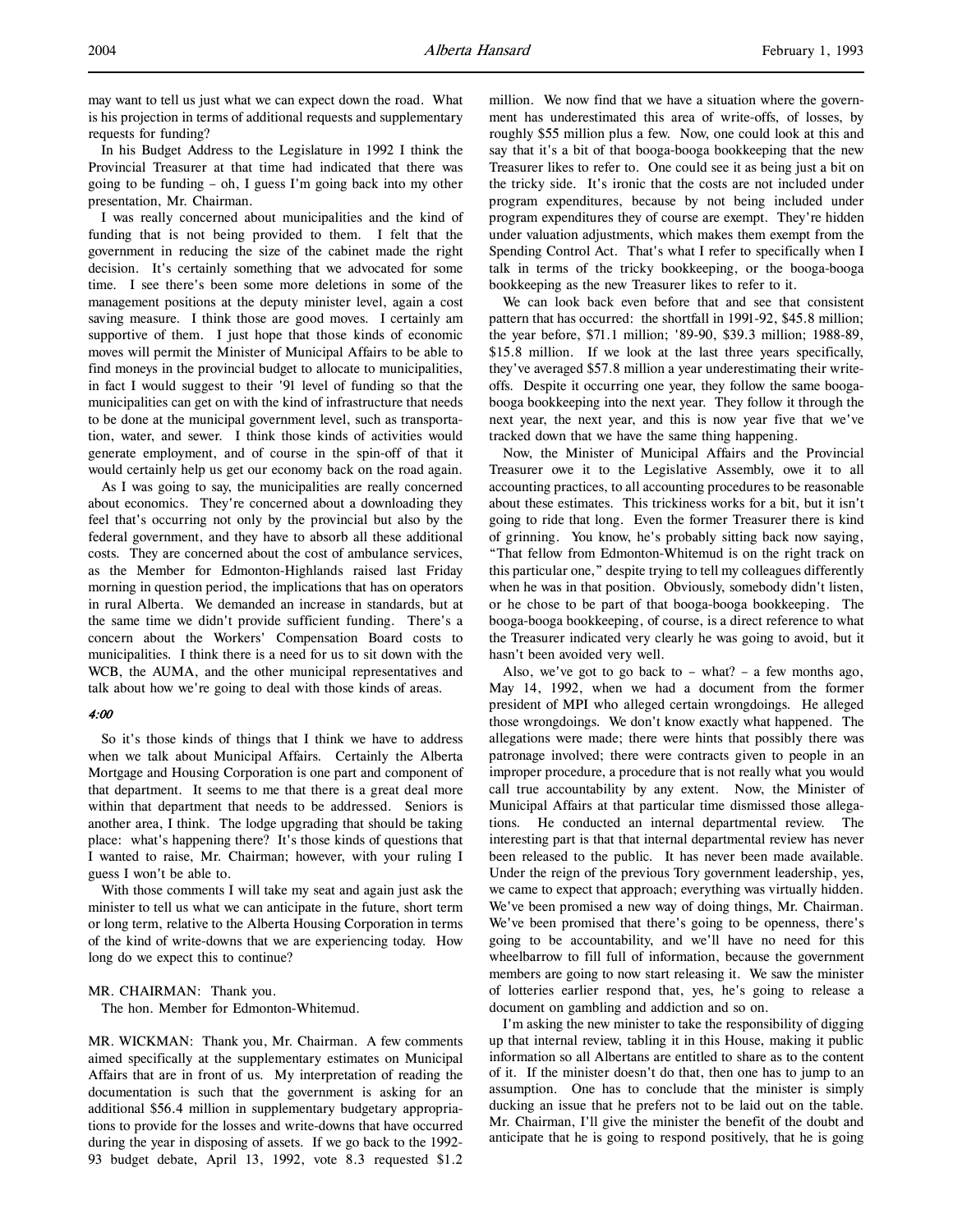The bottom line is, in a nutshell, two things. One, the government has to get away from this booga-booga bookkeeping. It isn't fair. It's not fair to the taxpayers. It's not fair to legislation that this Assembly has passed itself in terms of spending control measures. It's, in my opinion, a deliberate ploy to try and mislead Albertans as to what the real write-offs are. I just can't comprehend that a group of adults could sit back and be off an average of \$57.8 million per year for the last three years. I guess if you broke that down in terms of percentages for this fiscal period, when we look at \$1.2 million and then we look at the additional \$46.4 million, we would have to say that's – what? – a 5,600 percent increase over the original estimate. That's flabbergasting. That's difficult to comprehend. If it was the first time, maybe Albertans could say, "You're forgiven." But the documents point it out clearly. You go back, Mr. Minister; five years in a row it's happened. It's got to stop, and the minister's got to stand up and tell this House he's going to find a new way of doing things.

# 4:10

MR. CHAIRMAN: The hon. Member for Calgary-Mountain View.

MR. HAWKESWORTH: Thank you, Mr. Chairman. There are three points that I'd like to make this afternoon, and along with each of the three points I'd like to ask some questions to the new Minister of Municipal Affairs, who I'm sure wants to focus his mind on what's happening in his department and get to the bottom of things and learn the lesson, whatever the lesson is. His final comment was: ". . . we have learned our lesson." I'd like him to tell us what exactly the lesson that he learned was.

The first point I'd like to make, Mr. Chairman, is the pattern of very poor estimating of write-offs in MPI from the very beginning of this company being set up. From their starting inventory date, January 31 of 1991, until today, February 1, 1993, the company has a two-year history, track record. Yet look at what's gone on in the votes for this area since that time. I look at last year, for example, for the year ending March 31, 1992. The estimate of what the cost of disposing of the assets would be was a little over \$5 million, yet a year ago the government had to come in with a special warrant of another \$51 million additional costs in the disposition of assets. Well, I would have thought that they would have learned something from that, but here we have in this current fiscal year an estimate of \$1.2 million, and now the minister comes in asking for an increase from \$1.2 million to an increase of \$56 million, to a little over 57 and a half million dollars. You know, I guess one can learn from your lessons. I don't know why they didn't learn about it in the current fiscal year.

The other thing to bear in mind, Mr. Chairman, is that according to the budget books given to us last year in April the comparable estimates for 1990-91 were that it cost taxpayers \$94 million in that particular year to dispose of assets of MPI. Well, the first question is: what's being done to ensure that the estimates that appear in the coming budget books are going to be based on the track record of the last three fiscal years so we don't get into this problem again?

Now, Mr. Chairman, the other point I'd like to make is that these are pretty big write-offs. I mean, let's take a look at a document that was tabled in the heritage savings trust fund committee back in the fall of 1992. This was a statement provided to hon. members of that standing committee by the assistant deputy minister of the department as well as the minister when they appeared before the committee. According to this

document summarizing January 1, 1991, to March 31, 1992, the starting inventory of MPI as of January 31, 1991, was just shy of \$800 million, a significant number of assets. Now, just going on the basis of the information that I gathered in preparation for this afternoon's debate, looking back in the budget books that have been provided to the Assembly, we find that the write-offs in the disposition of assets for the fiscal year to the end of March 1991 were \$94 million; for the fiscal year March 31, 1992, were \$56 million; and now, given the estimate in front of us, will be for the fiscal year ending March 31, 1993, \$57.6 million – rounding up to \$58 million. What we see is that the starting inventory on January 31, 1991, was \$800 million. The closing inventory of March 31, 1992, was \$511 million. That's not quite a \$300 million reduction in assets. So the inventory dropped by about \$300 million in those two fiscal years. Yet adding up the losses for those two fiscal years, \$94 million and \$56 million, it's – what? – close to \$150 million. Well, for the disposition of \$300 million of assets, we're writing off . . .

# Point of Order

# Clarification

DR. WEST: Mr. Chairman.

MR. CHAIRMAN: The hon. minister, rising on a point of order.

DR. WEST: Just for clarification. I know that you're reading out groups of figures on imagery for Hansard's purposes, but if you want the absolute facts, this comes right from Mortgage Properties, who brought me up to date on January of 1993, last month. During the first 24 months of operation, from January 1, '91, to December 31, '92, MPI generated \$473 million in sales. So this total includes the sale of 293 mortgages at \$336 million, 1,260 real estate properties at \$118.5 million, and 614 units of land at \$18.6 million. You are correct that the book value in January 1991 was \$800 million. I just wanted to clarify that. You have some accuracy in the figures, but the others are not accurate, and I just clarify those for you now.

MR. HAWKESWORTH: Well, I appreciate the clarification, Mr. Chairman, but again, as I say, I'm going on the basis of published documentation that in a period of time they disposed of \$300 million of assets and according to the budget books wrote off \$150 million. That's about a 50 percent write-off. Now, taking the minister's statement that over the last two years, 24 months, there have been close to \$473 million in sales, my addition indicates that there's been \$208 million in write-offs. Again, it may not be quite 50 percent, but it sure is up there close to 40 percent or more in terms of the cost of writing off these assets from the book value. Now, that's my second point. Whether it's 40 percent or 50 percent, these are big write-offs, and let's not lose sight of that fact.

## Debate Continued

MR. HAWKESWORTH: In terms of what the lesson was that the minister's learned, I'd like to know what that lesson is. He says that we've learned our lesson. What is the lesson when you're writing off that amount of money?

The third point has to do with: what is the future? Again, Mr. Chairman, just going on the basis of information provided to the members of the heritage savings trust fund committee by Mr. Leitch, who's the assistant deputy minister in the department, when he appeared, he indicated that at that time in the fall there were close to \$700 million in assets still remaining. On page 60 of the Hansard transcript, to the question from Mr. Ewasiuk,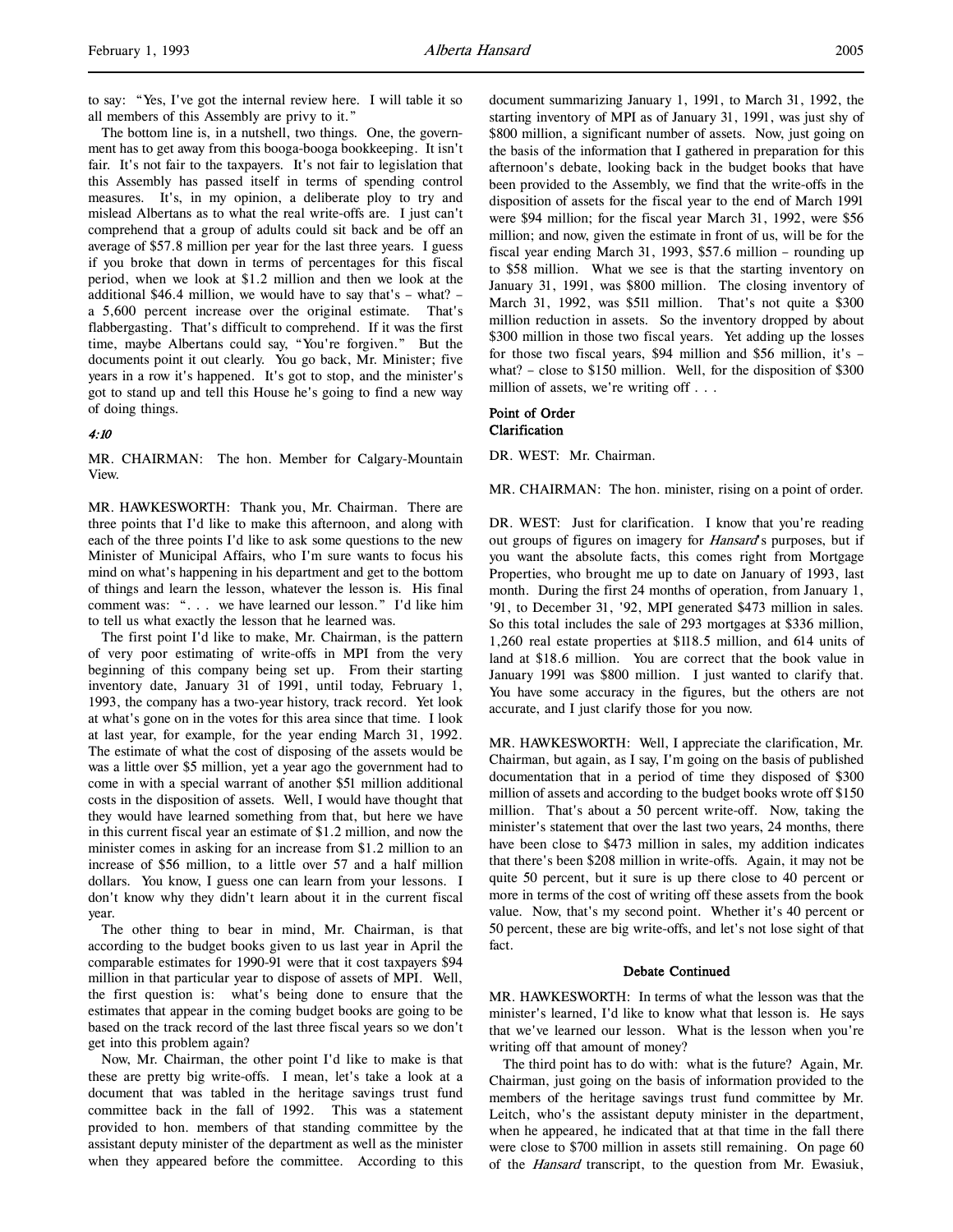"What is the dollar value of the remaining mortgages and the properties that are being held by MPI?" the answer from Mr. Leitch, the assistant deputy minister, was:

Mr. Chairman, in terms of mortgages that would be about \$488 million; in land assets, approximately \$75 million; and in real estate, approximately \$138 million.

Now, I realize those are not the book values. Those are the dollar values, but still that's \$700 million and some in terms of my quick calculations.

So the third point has to be: what is the future? If we're writing off somewhere between 40 and 50 percent of the book value in disposing of these assets, there's still a considerable inventory left over there in MPI. Does that mean that we're going to have to look at a further 50 percent write-down in all the remaining assets? I think that's something that the minister should clarify for us. Given that, what provisions are being made to clearly reflect and estimate those potential losses in preparing the budget for the coming year? Surely now after the experience that we've had in MPI after two years, the minister should have some sense of what the market is saying out there in terms of the assets that can be disposed of and the dollar amounts that they're getting for it. I'm sure he as well as anyone can get his department to estimate market value and make the determination so that we're not out again next year by a factor of – what? – several thousand percent. Coming in this year and saying that we're going to write off \$1.2 million and now it's going to turn out to be closer to \$58 million: that is nowhere near the target. That's not defensible. There's no excuse for that.

I'd like to know what steps are being taken to ensure that when this Assembly is given the real budget figures for the coming year, they're going to be real figures and not the figment of the minister's or the Provincial Treasurer's imaginations. I think that's an important point to make, and I'd like to know what the future holds in terms of the disposing of the remaining assets of MPI. In fact, perhaps the minister would indicate to us the remaining net book value for MPI that's outstanding. If he mentioned it in his opening comments, I didn't catch it. Perhaps he'd indicate whether he believes that the 40 to 50 percent writeoff rate is going to hold for the remainder of the disposals of that portfolio.

Thank you.

MR. CHAIRMAN: The hon. Member for Westlock-Sturgeon.

# 4:20

MR. TAYLOR: Thank you, Mr. Chairman. I think my questions are fairly short. I'm just having a little trouble understanding why the \$1.2 million is necessary to dispose of assets. If you're disposing of assets, surely you don't need any money. Or is it the thought that we're just talking about disposing of it and the \$1.2 million is necessary to keep running? In other words, is there any kind of a commitment from the minister that we are going to get rid of so many assets in a certain time? In other words, I'm not quite understanding why \$1.2 million is necessary when you're getting rid of something. It appears that it's operating expenses, but is that operating expenses based on the fact that you won't get rid of anything in the next while, or is it operating expenses based on the idea that you have to have that? I think that's all I wanted to ask. It says: "provides for the costs and write-offs associated with the sale of mortgages." Or is it a write-down of the mortgage? To my way of thinking it would appear that it was going to be operating, and when you look at Type of Expenditure at the bottom of the sheet, it says: "operating," \$1.2 million. Yet when you look up farther, it looks like a write-down of the value of what you're selling. So I'm having just a little trouble understanding what it exactly is.

MR. CHAIRMAN: The hon. minister would like to clarify that point for the member.

DR. WEST: I'll just clarify that last one. The administration costs for the disposition through Mortgage Properties Inc. are taken out of their operating budget and through the sales of the properties. This is the write-down estimate amount. It bears credibility to many of the statements made by the hon. members who have spoken here today saying: why did we only estimate \$1.2 million in losses when indeed we've been averaging more?

I guess it's a highly unpredictable marketplace to know what you're going to sell when you're dealing with anywhere up to a billion dollars' worth of assets. It's been a very volatile marketplace. Many hours have been spent trying to get rid of some of the mortgages, some of the real estate, some of the properties, and they've fallen through, and you have no idea whether you're going to make that sale in six months or within a year. I've just been minister for a short time, but the wisdom is not to try to predict it. We've been told by this Assembly and by yourselves not to put out predictions on incomes, and here's a case where you want us to put out a prediction on losses. You can't have it both ways. If you understood the real estate market on these pieces of property, you'd know that there are going to be tremendous losses.

I have no argument with the Member for Calgary-Mountain View. Although I could take issue with how your figures balance out, you're in the right ballpark. Huge losses on these properties are anticipated in the future and have been in the past. I pointed out that they were brought in to meet social housing needs. We have billions of dollars' worth of properties that did that over the years. I'll just state to you that to date Alberta Mortgage and Housing has borrowed in total approximately \$5.1 billion, mostly from the heritage savings trust fund. Of this amount approximately \$3.42 billion has been repaid. In addition, approximately \$4.6 billion in interest repayments have been made. The total repayments including interest and principal are slightly over \$8 billion. The catch-22 is that probably \$2 billion of that came from the general revenue fund.

To get back to the Member for Edmonton-Beverly, who was saying why doesn't MPI look at some of this for social housing, we at the present time have, besides what MPI is working on, \$2 billion worth of social housing programs in inventory at Alberta Mortgage and Housing besides what they're trying to sell. At the same time, we put out in many other areas dollars to social housing. Part of the \$800 million in social services goes to paying rents. You can't say that that isn't supplement to those. We pay \$120 million in senior supplements either on the income tax basis or direct rent supplements. If you noticed vote 8 last year, we have nearly \$102 million in that vote that we're talking about, the two previous votes, that are to social housing and mortgage subsidies. If you add up all that, we in this province are probably putting close to \$3 billion into social housing needs. Over the years you can see we've put close to \$5 billion. Of those, tremendous losses have been incurred by Alberta Mortgage and Housing Corporation. It's the price of social housing. Many of you in the opposition parties demand that we continue to build in social housing. I am sensitive to the fact that there are people who, for reasons that they can't help, need assistance, but we must check all programs in this province against need-based, because we've got many that are being used at the present time by individuals that could be questioned on their need.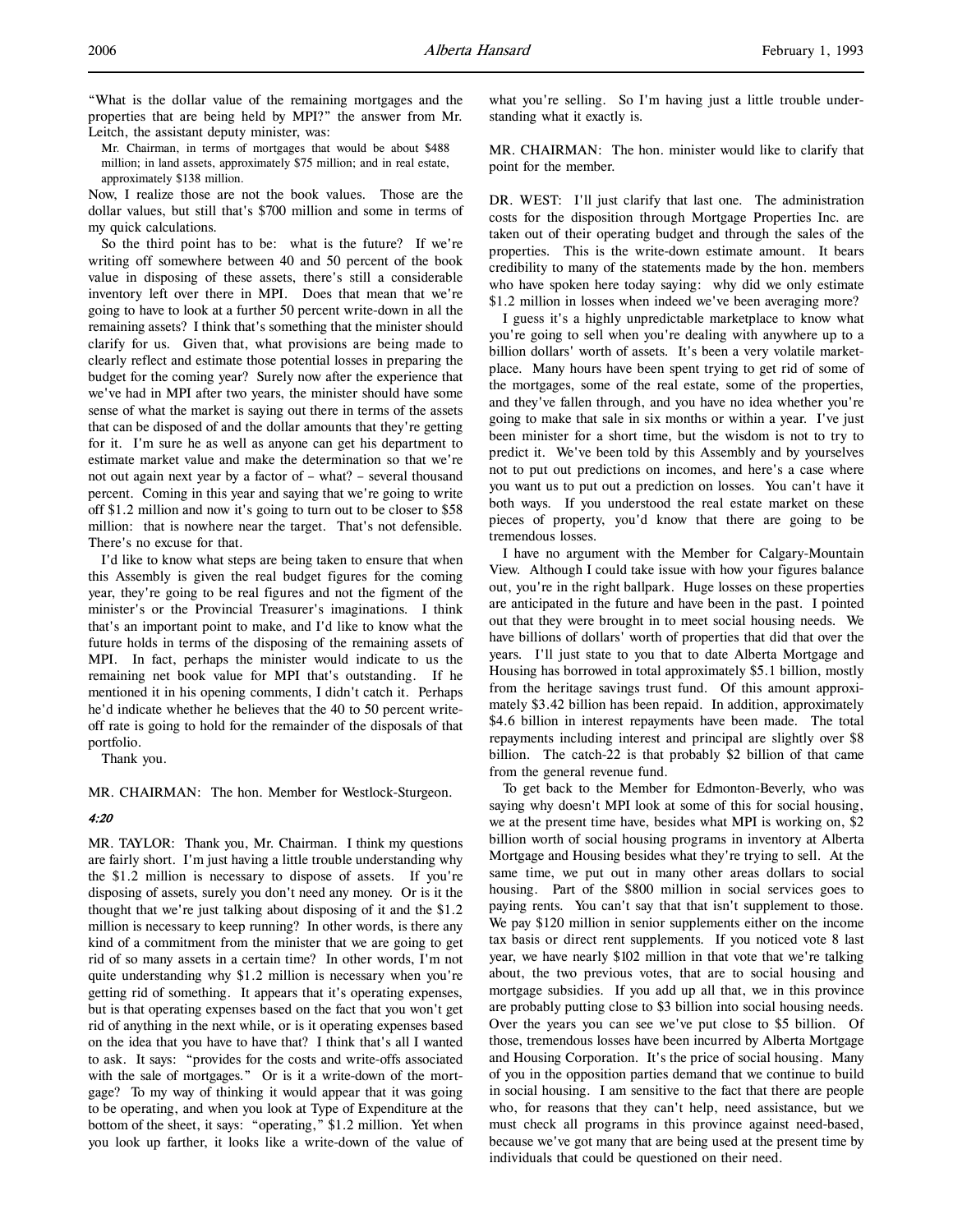You asked me to project what kind of losses we'll have in the future. I told you at the beginning of these estimates that we had written down \$882 million worth of property from 1982 to 1986. If you add up what we've already written off, we're probably only looking at the tip of the iceberg of that \$800 million, and we've got to look at those future devaluations as we sell the assets. So I have no idea to predict it in an absolute sum, but your 40 percent to 50 percent losses on some property are accurate. We will continue to come in here for estimates for many millions of dollars in the next few years as we pay down these assets from the times in the 1970s and the early '80s when we were booming.

That is what I said: I hope. I didn't say we have learned; I said I hope we have learned the lesson. I hope that the opposition members who do feel strongly about social housing and those in need – and so do members over here – keep in mind that this is the price today of that social housing. If you criticize this, you've criticized some of your own ideology.

MR. CHAIRMAN: The hon. Member for Edmonton-Kingsway.

#### 4:30

MR. McEACHERN: Thank you, Mr. Chairman. The minister makes some good points, but I think he slightly exaggerates that the losses of Alberta Mortgage and Housing Corporation are due only to social housing.

#### [Mr. Main in the Chair]

I want to say that in the period of the late '70s, particularly '78 through '81, the Alberta government in agreement with some municipalities went out and speculated in purchasing large tracts of land for development of industrial parks and that sort of thing and got themselves into a lot of trouble in that area. As a matter of fact, I have a report here from the hon. Ray Speaker when he was Minister of Municipal Affairs. The way I read this, I believe it would be at the end of 1990, maybe even March of '91. He indicates that some 68 municipalities still had to be dealt with on those kinds of properties. I want to say that the Alberta government probably should distinguish out those social housing programs which are cost programs and put them back into the department and leave them there and quit funding them out of a series of debentures from the heritage trust fund, because it rather confuses how much Alberta Mortgage and Housing is worth and how much the heritage trust fund is worth, as I will show in a few minutes.

Just in referring to the estimates, I will say that, yes, I too think that raising the estimates of losses here from \$1.2 million to some \$57,580,405 is quite a substantial underestimation or perhaps lack of estimation. Perhaps they just sort of said: let's wait and see what happens. I don't know.

In any case, I want to run through a few numbers. My colleague from Calgary-Mountain View came up with some, and the minister jumped in with some. I just want to put some numbers on the record. Some time back – in fact, it was in 1989 – I asked the Treasury Department through a motion for a return to tell me how much money was lost by three Crown corporations financed out of the heritage trust fund. Now, I'll just narrow it down to Alberta Mortgage and Housing. I won't deal with the other two, the Agricultural Development Corporation and the Alberta Opportunity Company. The numbers in fact back up what the minister said and are totally devastating.

The schedule of yearly and total value of subsidies from the general revenues of the province is the heading on page 2 of this document which the Treasurer released to me on August 18,

1989, on a motion for a return. The losses for Alberta Mortgage and Housing Corporation – and at that time initially they divided the corporation from the mortgage company. There were two separate ones. They included them both in separate lists until 1983-84 when they were combined into one company, and then they added them from there. The total losses from 1970-71 to 1987-88, which was the last figure they had at the time of this release, was \$1,559,643,000. Our research staff, which the Treasurer was beating up on earlier today, did some good work and added the next three years to bring the total up to \$2,099,822,000 of losses. Now, I don't have the '91-92 figure. I did look at the nearest I've got to an annual statement, about '91-92, and the only thing I could see was \$182 million advanced from the province to the company, but it was a repayable loan, so I don't know how much was repaid and how much wasn't. There was another item where they had \$43 million provided by the general revenue fund. So that gives some idea of the general revenue subsidy to the corporation over those years.

Another part of the question was – and I'll give it in the answer form – the schedule of yearly and total value of write-downs and provisions for losses for Alberta Mortgage and Housing Corporation. For the housing corporation and the mortgage corporation – just for the one year, and then they were combined in '83-84, as I said before – the write-downs amounted to \$739,624,000. That was by '87-88. Then when you added on the next three years, as my staff took the time and trouble to do, it came to \$830,000,000, which coincides pretty well with the figure given a few minutes ago by the minister. Now, I don't have the last figure, but in what passes for an annual statement for March 31, '92, I do have an indication that the deficit at the beginning of the '91-92 year was \$461 million, and it was reduced to some \$387 million that year. That deficit figure was the subject of my other question. I got a different answer than I expected but an interesting one at that.

The deficit figure at one stage was running about \$600 million or \$700 million, and that was my question. But instead of giving me that answer, the government saw the word "debt" – I'd asked for the total debt; in other words, the accumulation of deficits over the years – and they gave me, and I'm reading again from this motion for a return reply, a

schedule of yearly and total debt carried on the books, yearly debt

being the net increase (decrease) in outstanding debt during the year. Again, it started in 1970-71 through to 1987-88, and the total for the Alberta Mortgage and Housing Corporation amounted to \$3,686,000,000.

Now, we looked at the next three years, and since the numbers were the other way around for those three years, the total accumulated when taken to 1990-91 was reduced to \$3,156,000,000. I'm not quite sure what's happening this year with that number other than that Mortgage Properties Inc. is going about selling off a lot more properties.

Another way to look at the Alberta Mortgage and Housing Corporation is to look at its relationship with the heritage trust fund. I just want to do that for a minute. According to the Alberta heritage savings trust fund, the \$3.5 billion portfolio of loans they had to Alberta Mortgage and Housing when I was elected back in 1986 is now reduced as of March 31, 1992, to \$1.8 billion. However, I have here a study done by Prof. Glen Mumey at the University of Alberta, and it is dated January 1993, so it's pretty up to date. He does an evaluation of the heritage trust fund. He gets at a point I've tried to make in this Assembly for some years and to the ministers when I was on the heritage trust fund committee and what I got was a neat runaround. Even the Auditor General would try to get at this particular problem.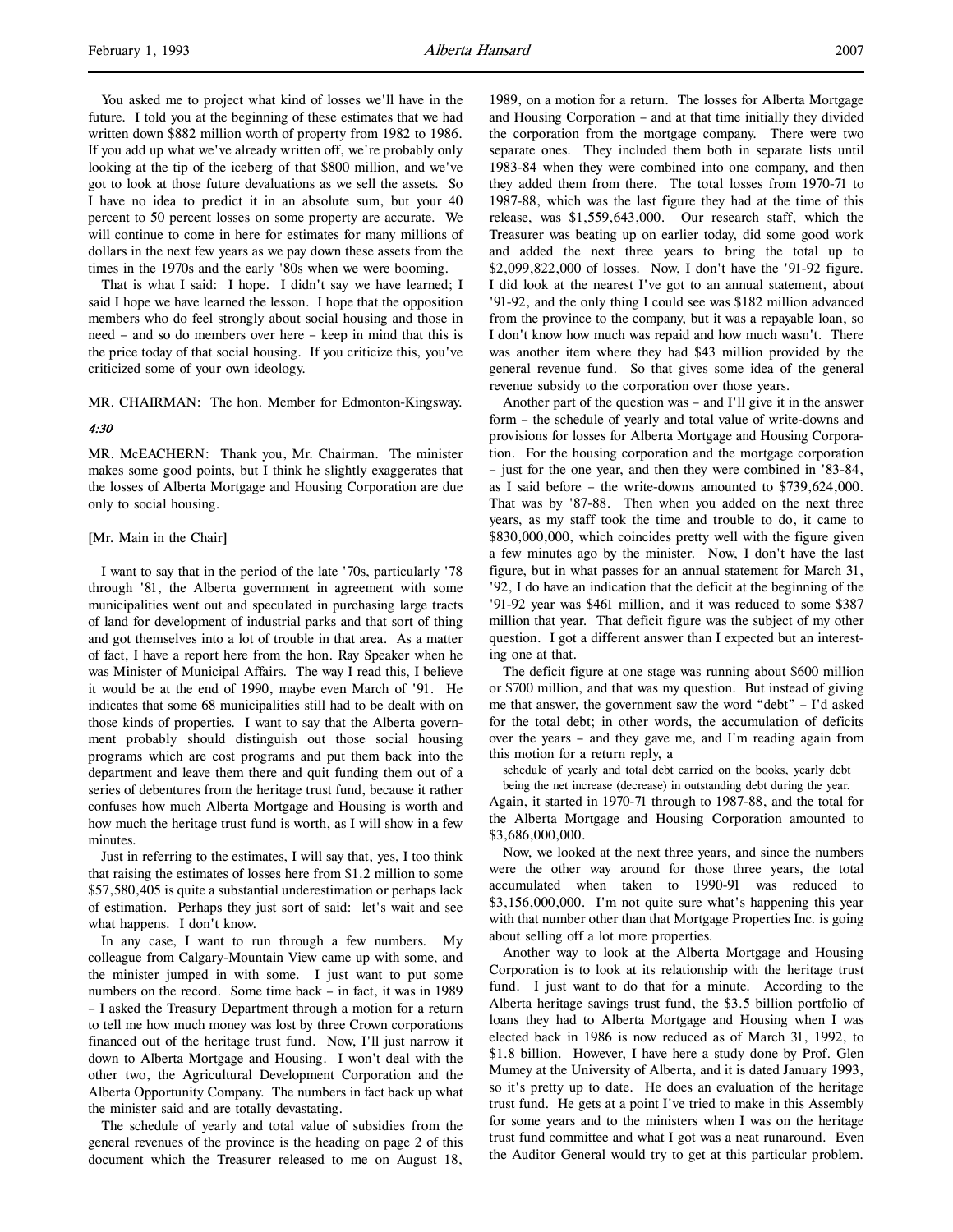Mr. Mumey recognizes the problem and writes down the value of the Alberta Mortgage and Housing portfolio to the heritage trust fund from \$1.8 billion to \$670 million. He explains over a page or two here why he does that, and I want to just put a few of those explanations on the record.

The quantitative magnitude of the difference

between how he evaluated it and the heritage trust fund report evaluation,

is a huge \$1.14 billion. The Fund Statement reports the investment in AMHC at cost.

This analysis that writes it down to \$670 million attempts to place a market value on the Alberta Mortgage and Housing Corporation investment.

While investments in AMHC are nominally guaranteed by the province, that guarantee is meaningless to the Fund.

The reason he gives that is because he's saying: well, the fund is ours and the mortgage corporation is ours, so to guarantee from one to the other has no meaning.

He goes on to say that Alberta Mortgage and Housing Corporation is financed almost entirely from the fund.

The value of the Fund's investment in this entity is effectively the assets of AMHC net of the claims of other creditors. AMHC reports two major items among its assets – housing and mortgages. The housing assets earn no financial return and are essentially a social assistance program.

A point that I've made in this House over and over again. Now, we're not against that program. In fact, as my colleague from Edmonton-Beverly said, we think that social housing is important. What we're getting at here is trying to claim that that social housing is somehow an income-earning asset of the heritage trust fund. Okay? That's the direction I'm going.

#### 4:40

He goes on to say that housing in a practical sense is nonmarketable: this low-cost housing program is nonmarketable.

Its cost of [\$0.9] billion . . . is removed from the asset section and shown near deemed assets as a record of public spending under Fund legislation.

Now, that's what Professor Mumey decided he should do with it. He said those assets in social housing are, rather than incomeearning assets, really like the deemed assets the heritage trust fund has in the capital projects division, where it spends money to build Kananaskis or the Walter C. Mackenzie hospital or whatever, and those assets are not really financial assets that you can then claim are income-earning assets of the fund.

The Auditor General, as you all know, has said that those deemed assets must not be counted, and that is why we now have a financial asset of the fund of around \$12 billion instead of acknowledging the \$5.3 billion which my friend the previous Treasurer used to try to tell us was the value of the heritage trust fund. So I think Mr. Mumey has come to an excellent conclusion here and makes an excellent point.

The Housing Component of AMHC is much like the Auditor General's description of deemed assets which "represent amounts expended which are not recoverable by the Fund . . ."

He says they really belong among the deemed assets. On the other hand, the mortgage side of it, he says this:

AMHC mortgages are left as the financial substance behind the Fund investment in AMHC. During fiscal 1991 and 1992, nearly \$1.0 billion of AMHC mortgages have been sold. In 1992 there were still mortgages and related assets . . . with an estimated value of \$0.67 billion [in other words, \$670 million] based on AMHC's reported valuation. The mortgages which have been sold by the Fund have been sold with a guarantee by AMHC. The liability for this guarantee is not included in the 1991 public accounts balance sheet . . .

It probably should have been.

Now, Mr. Chairman, this brings me to the point I've tried to make before the heritage trust fund committee in earlier years and before this committee a number of times. The government really should take its social housing program out from under the funding of the heritage trust fund and put it back in the department and pay for it year by year, as it is a program that costs taxpayers dollars and has a social benefit. We on this side of the House would analyze that and discuss it with the minister and pass it like the other estimates and consider it to be a worthwhile program. We could talk about how it should be expanded or contracted as the economy changes. That's how the Alberta social housing programs should be handled.

The minister is a new minister, so I'll make my case to him. I've made it to all the other ministers that have gone through this portfolio. As Professor Mumey says, this housing portfolio has no real place in the heritage trust fund income-earning assets. We presently fund Alberta Mortgage and Housing Corporation out of the heritage trust fund. The heritage trust fund gives Alberta Mortgage and Housing Corporation money. The Alberta Mortgage and Housing Corporation gives a debenture saying "I owe you" to the Alberta heritage trust fund. Every year they rotate these five-year mortgages. In other words, the Alberta heritage trust fund gives new money so the Alberta Mortgage and Housing Corporation can afford to pay the old debentures, the ones that are five years old, and they just rotate that money round and around. But in the meantime there isn't enough income earned by Alberta Mortgage and Housing to pay for the interest and pay those debentures back. So the general revenue account has to put money into Alberta Mortgage and Housing Corporation so it can afford to pay its bills to the heritage trust fund. Then the Treasurer stands up in this House every year and tells us that the Alberta heritage savings trust fund gives 1 and a quarter billion dollars, or whatever the number might be in any particular year, of investment income to the general revenue account to help pay for the expenses of running this province.

Now, that's all very well, except one would have to admit that about a quarter to a third of that money is coming out of three Crown corporations – the biggest one of which is Alberta Mortgage and Housing Corporation, but also the ADC and the Alberta Opportunity Company – three Crown corporations which have been losing money since 1981. So what you have is a circulation of money through three different bodies – the Alberta government and the Alberta taxpayers are responsible for all three of them – and it's very difficult to get an accurate picture of what's really going on.

There is a further point that is bothersome, and that is that the minister can stand up and say to those of us on this side of the House, as he did a few minutes ago, that if we want these housing programs, we have to take huge losses. Well, that may be true, and I don't mind giving a grant to Alberta Mortgage and Housing to run social housing programs if I know how much that is and how much it's costing. But it's very hard to get that number, because that number is lost in a whole series of properties Alberta Mortgage and Housing has had control over since 1971 or has purchased since 1971 and is now trying to get rid of. It becomes almost impossible to sort out who lost what under what kind of conditions, under what kind of speculation, what properties were bought, how much we had to write down when we made agreements with towns to set up industrial parks and when other people started to land speculate.

So there's a whole sorting out that has to be done. I assume Alberta Mortgage and Housing Corporation is now doing that, but we do not get to see how much each of these various programs is in a detailed way that makes it clear and easy for the taxpayers of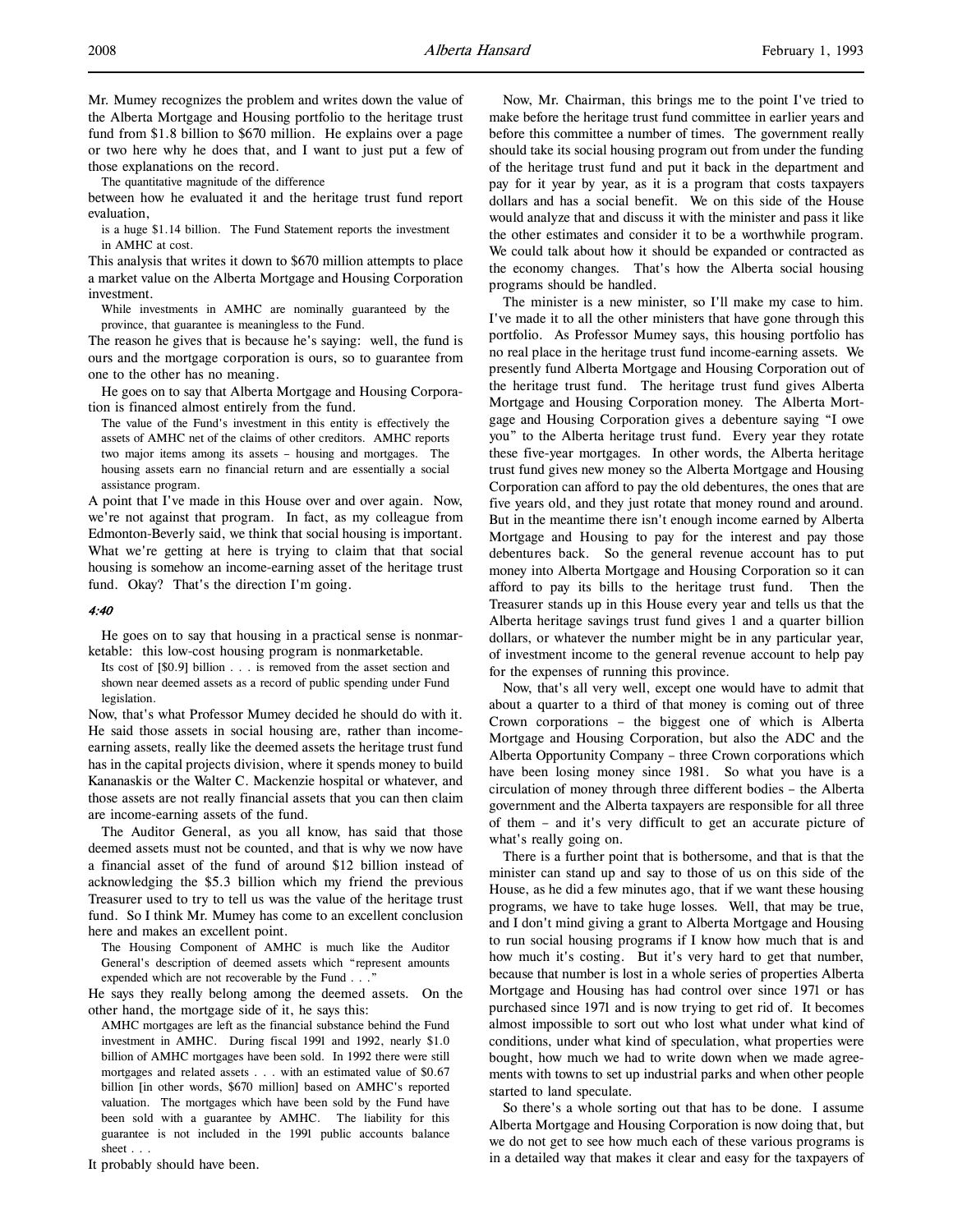MR. DEPUTY CHAIRMAN: Additional speakers? Edmonton-Jasper Place.

MR. McINNIS: Thank you, Mr. Chairman. We're debating today a loss on the sale of assets amounting to \$56.4 million and the minister says, "Stay tuned; there'll be more coming forward." I don't believe this Assembly can vote such funds lightly, and I certainly don't believe we can accept his rather weak defence that if we attack these business losses, we on this side are attacking our own ideology. There is no ideology promoting business losses that comes from the New Democratic Party. As a matter of fact, if ideology is what you practise as well as what you preach, this government wrote the book on valuation adjustments, losses from prior periods, and there is all the difference in the world between voting sums of money for social housing and for people who need assistance in housing and a loss on the sale of assets.

In the main estimates of the Department of Municipal Affairs passed in the Assembly earlier this year, \$410 million was voted to programs for housing support. In southern Alberta and northern Alberta in financial assistance for housing, those are program expenditures and they come to the Assembly in that form and are voted. This is like writing a cheque after the fact to pay off losses on the disposition of assets, and the issue here is the administration of assets; it's not the provision of social housing.

There is no government I know of that operates in that way. We build houses and sell them for whatever we get, and whatever the difference is is our social housing program; or people don't pay their mortgages and we have to eat the losses, and that's our social housing program. No sane government in the world operates that way. Yet we have a Minister of Municipal Affairs who stands up and says this is a matter of ideology and you can't criticize the loss on the sale of assets without criticizing your own ideology. That's absolute nonsense.

#### 4:50

There are some very sloppy practices when it comes to the administration and sale of assets. I would refer the minister to the minutes of the meeting of the board of directors of Alberta Mortgage and Housing Corporation, August 16, 1990, when the board was discussing the sale of a parcel of land in Canmore to Canmore Alpine Development Company, a company which I believe has as its principal a certain Mr. Hal Walker who is known sometimes to have fund-raising parties in his residence for candidates for the leadership of the Conservative Party – actually, not candidates plural; just one, the one who happens to be the Premier. In those minutes it is revealed that Mr. Hal Walker and his company purchased from Alberta Mortgage and Housing Corporation 476 acres of land within the town of Canmore for development purposes. When the land was surveyed, Mr. Chairman, it was found that there were actually 500 acres within the parcel. Now, what does one do about a situation like this? Well, I think normally you make an adjustment in the sale price to reflect the fact that there is more developable acreage than was forecast in the first place. But in this instance the board of directors decided, "Well, you've got these acres that are paid for and you've got these other acres and they're in the same parcel,

so what the heck, we'll just throw them in; have another 24 acres free of charge."

Mr. Chairman, I don't know how many people here today in this Assembly have gotten free land from the government. If you have, put up your hand. I'd be interested in knowing that. I suspect not very many have gotten free land. If you had 24 acres of free land in downtown Canmore with some development rights that go with it, I think a lot of people would think, "Gee, that's something I could do something with." As a matter of fact, I would say that if you had 24 acres free of charge to develop in Canmore, you might do all right if you are a shrewd businessperson, and I have every reason to think the purchasers in this case are shrewd businesspeople.

So it seems to me that among other things we may be asked in this vote to give the taxpayers a bill today for Hal Walker's free land in Canmore. I'd like to know if that's the case, because I can't see voting to stick the taxpayers with the bill for 24 acres of free land which went to Mr. Hal Walker in Canmore Alpine Development Company. That's not a social housing program. It's certainly not any kind of ideology you can associate with the New Democratic Party here. I think that might be corporate welfare, if there's any ideology involved in that. Free land, I suppose, goes along with free money: loan guarantees, tax concessions, tax credits. Why not throw in some free land besides? It's certainly not an ideology that's associated with social housing, and the loss on the sale of an asset, whether that's a mortgage or a piece of property, is not an ideologically based operation. It's an operation that's based on whether you valued assets appropriately, whether you've surveyed them correctly, whether you've administered them properly, whether you've sold them to the right person and taken the right degree of security for the loan, whether you've been efficient in collecting loans and following up on the administration of loans, but it's not a question of ideology.

It's a question that these programs did not work the way they were supposed to. They didn't work the way they were presented to this Legislature. The funded portion carried with it a vote of funds in the Legislative Assembly, and the part that was not funded was to be handled through capital financing, through the heritage savings trust fund in the way that my colleague, the Member for Edmonton-Kingsway, has allotted. So I wonder if the minister would explain today to this Assembly whether Canmore Alpine Developments' free land is included in this vote.

MR. DEPUTY CHAIRMAN: Additional speakers? I've got Westlock-Sturgeon on my list.

MR. TAYLOR: Thank you, Mr. Chairman. I've come up to talk a little bit more about the philosophy of the department which I heard the hon. minister talking about, and I'm sure he's aware that we in the opposition are split into two schools there.

The minister assumed that the Liberals want to keep the Municipal Financing Corporation going and keep a government presence in subsidized housing and social housing. Now, one of things that's bothered me, Mr. Chairman, is that this government which is supposedly free enterprise has gone so heavily into the Municipal Financing Corporation. I feel there are many ways and there are examples all around the world where you can use the private enterprise sector to indeed get social housing. What's worrying me a little here is that we've seen the result of what happens when a government gets into social housing and lending money.

In fact, this government is probably famous in the western world. I think we have five banks; we're the only government in the world that has five banks, and probably the only state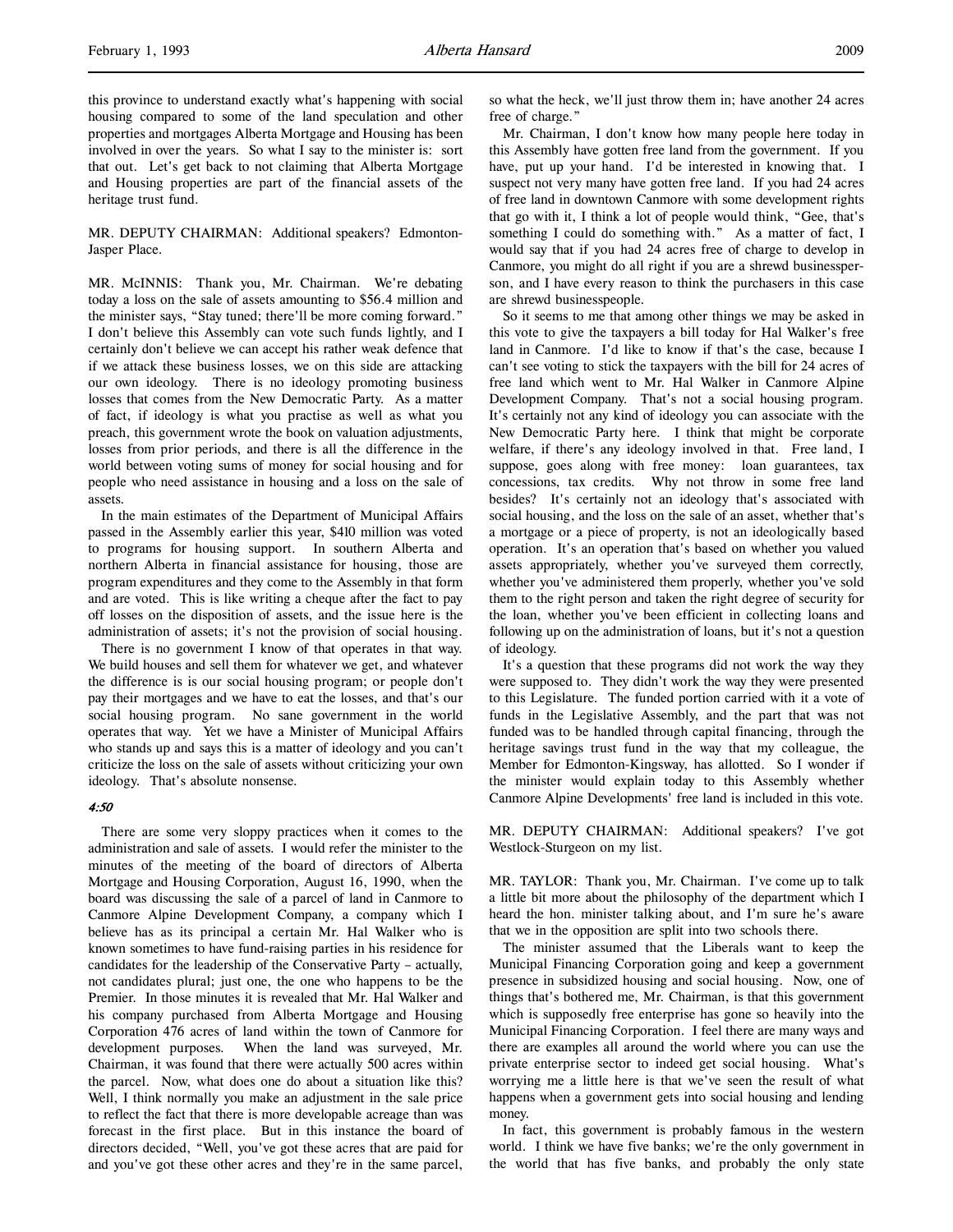government. I'll put them down in order. We have the Treasury Branch; it's been around for years. We have the ADC, which has its own little loaning and evaluating organization. We have the Alberta Opportunity Company, run by another minister, that's going around picking winners and losers; so far they've been very good at losers. And then we can jump over to the Municipal Financing Corporation, with the minister in charge, another bank that goes into the mortgage and lending business and picking winners and losers in land development. Recently we've added the lotteries foundation, which has an agricultural initiatives branch. So it's kind of contagious; it's a disease that sweeps through the Tory benches every year. Everybody wants their own bank.

What I'd like to see is philosophically a commitment – and this minister would be a good one to do it – that we're going to wipe out the Municipal Financing Corporation and that social housing and some of the other things my friends on the right, euphemistically on the right, would love to see done don't have to be done by a bank owned by the government. It can be done by incentives and indirect methods of putting money into the marketplace for social housing.

MR. DEPUTY CHAIRMAN: Edmonton-Kingsway.

MR. McEACHERN: I wonder if the speaker would entertain a question on one of his comments.

MR. TAYLOR: Yes, I would.

MR. McEACHERN: Could I interpret from your comments that you are in favour of abandoning the Alberta Municipal Financing Corporation because it is somehow done in the same kind of context as the Alberta Opportunity Company, AOC, and the Alberta Mortgage and Housing Corporation?

MR. TAYLOR: Yes, Mr. Chairman, I've never got a point through so fast to the member. That's exactly it; I don't really see any purpose for another government organization in the field of social housing. I see a need for social housing, a need for all sorts of help for the poor, but you're not going to do it by having its own bank. Therefore, I thought this minister of all ministers – after all, he's a little over to the right of Attila the Hun – would have gone a lot further than liquidating assets and be seriously thinking and have a curve. I would ask him: does he have a curve of getting rid of the whole corporation? Because you know, Mr. Minister, something might happen; you might inherit a million dollars and move away, and we'd get another minister with delusions of power before us. In other words, this idea of cutting back business, of the interference of the government in the whole issue of banking – as I mentioned, we've got five banks – would start up all over again. I think the minister should be prepared to make a commitment now and see if can shut down that bank. Surely the Treasury Branches are enough along with private enterprise to be able to do something in social housing. We don't need another minister and another bank.

Finally, Mr. Chairman, I'll get this one in quickly. I'm very disappointed that when we have two votes on the paper for agriculture, we haven't got agriculture up here. We had agriculture on; it's been delayed again. We'd like some sort of commitment that it will get on here somewhere. Agriculture is still a much more major industry than most of the things that are brought up, yet somehow or other it gets bandied about, bandied about, bandied about. Now we've only three days of debate and one more day to go and agriculture hasn't been mentioned.

DR. WEST: On the last comments by Westlock-Sturgeon, I can only take some into consideration, but not all.

Edmonton-Jasper Place made an innuendo here that's absolutely false, and I'll correct it in response to what he said. There's absolutely no land that has been given free to anybody of the name he referred to in the Canmore area. So I want to once again say that that is a false innuendo that was left on this paper here that there was any free land whatsoever given in the Canmore area.

#### 5:00

MR. DEPUTY CHAIRMAN: Calgary-Mountain View.

MR. HAWKESWORTH: Thank you, Mr. Chairman. One question left over from my earlier comments. Would the minister advise the Assembly: what is the book value of the remaining portfolio within MPI? If he doesn't have that figure at his fingertips this afternoon, would he at least give an undertaking to have his officials fire that figure over to me in the next few days or so?

MR. WICKMAN: Mr. Chairman, there are a couple more questions I'd like to ask that pertain to the write-offs and the losses being incurred on these properties. I'm not sure; maybe it does show up in public accounts. Not being a member of Public Accounts – even though the Member for Red Deer invited me to be a member of Public Accounts, our House committee chairman didn't agree. Nevertheless, I'm not a member of Public Accounts, so if it's in public accounts, forgive me for asking this question. When we talk in terms of the write-down of the total, including the \$1.2 million – we're talking in terms of the \$57.6 million total – is there a list available as to specifically what properties it involved, as to what the write-downs were on which properties? What amount of that \$57.6 million went toward real estate fees, toward commissions? There are properties out there that the provincial government has acquired in the past and some of them, I understand, have been sold, not in all cases, of course, to municipalities but to the private sector. I never like to repeat gossip, so I don't want to repeat gossip, but let's just say that it's been questioned in the community as to who, if anybody, may be benefiting from some of these write-downs, some of these losses. So if the minister can answer that question: is it his intention to provide to the Assembly a list showing specifically the accounting that is behind this \$57.6 million?

MR. DEPUTY CHAIRMAN: Additional speakers? Edmonton-Jasper Place.

MR. McINNIS: Yes, Mr. Chairman. The minister has gone too far this time. He accuses me of having made an innuendo. I didn't make any innuendo at all. I came right out and said it. I said that Hal Walker and CADCO got free land, and it works like this: they paid for a certain number of acres, and they were delivered a larger number of acres.

## Point of Order Reference to a Nonmember

MR. McFARLAND: A point of order.

MR. DEPUTY CHAIRMAN: Point of order, Little Bow.

MR. McFARLAND: Mr. Chairman, Beauchesne 493. Would the member care to review it? Making reference to people by name who aren't here and unable to defend themselves.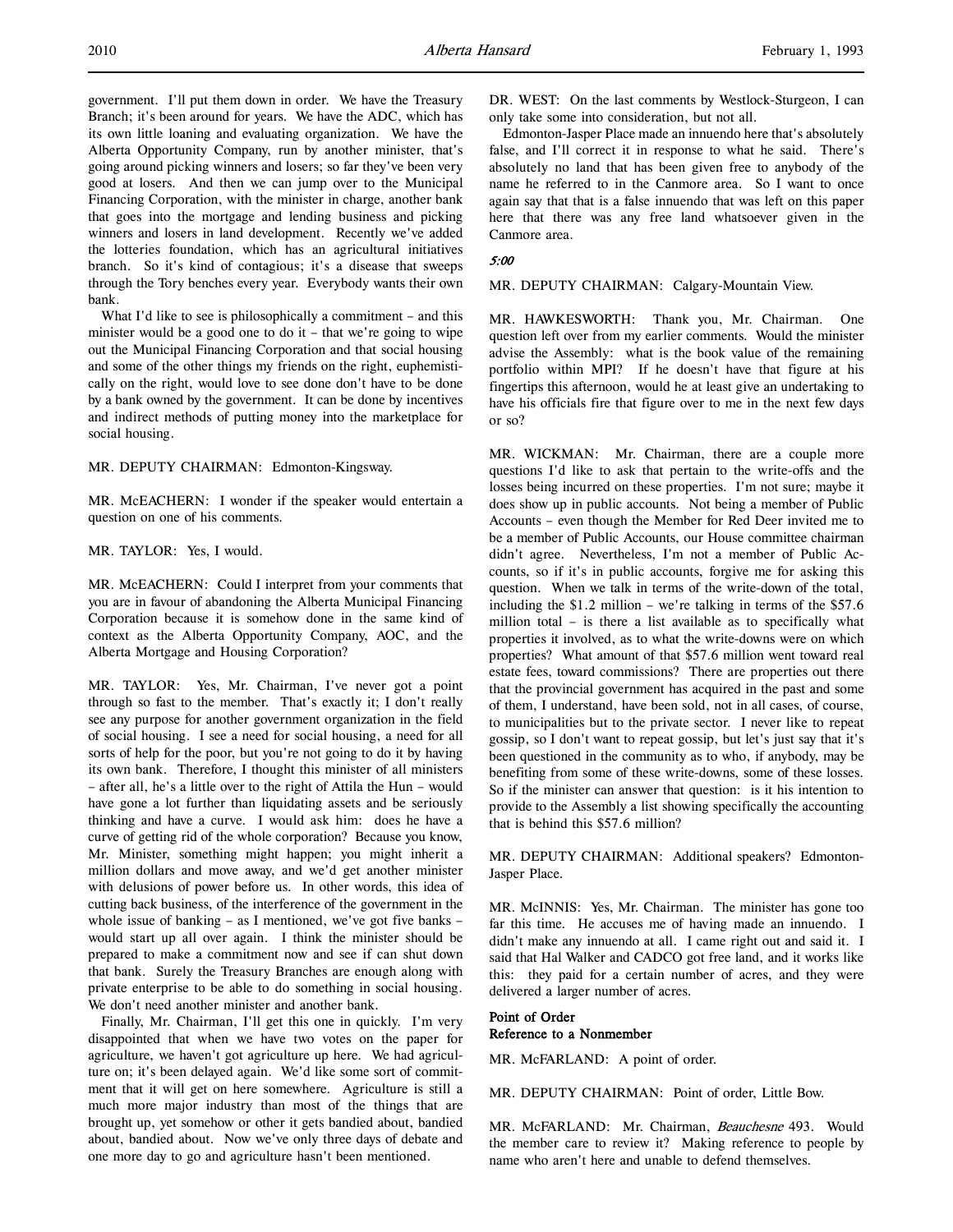MR. DEPUTY CHAIRMAN: I have before me section 493(4), in which

the Speaker has cautioned Members to exercise great care in making statements about persons who are outside the House and unable to reply.

There is no compunction here that the member not speak about others, but he is urged to be cautious. What we have here are two sides of the debate: the Member for Edmonton-Jasper Place suggesting something has happened; the minister suggesting it hasn't. In the absence of evidence, I think we'll have to leave it there.

# Debate Continued

MR. DEPUTY CHAIRMAN: Are there additional speakers? Edmonton-Jasper Place.

MR. McINNIS: Mr. Chairman, I think there may be some confusion in the mind of the minister, so if I may, I would like to explain this to him one more time. What happened was that a transaction was made between Canmore Alpine Development and the Alberta Mortgage and Housing Corporation for the sale of 476 acres. When the parcel was surveyed, it was found to contain 500 acres, and it was the decision of the board to leave the price the same. Now, if you go to the store and you buy a dozen oranges and you come home and there are 15 in the bag, you would have to say that you received those three for free, even though you paid for the 12. You see, the other three came home with you in the bag, and you didn't have to pay any extra for them. That's the position that Hal Walker got. Now, if that isn't free land, you tell me what is.

MR. DEPUTY CHAIRMAN: Additional speakers? Westlock-Sturgeon.

MR. TAYLOR: Yes, thank you, Mr. Chairman. In the answer to the question by the Member for Edmonton-Kingsway, I wanted to make sure – I may have mixed up the Alberta Municipal Financing Corporation and the Alberta mortgage corporation. Certainly it's the mortgage corporation I'm talking about annihilating.

The Municipal Financing Corporation has many things wrong with it, that's for sure, but I suppose as an agency it will work out. The big thing with the Municipal Financing Corporation, as with the mortgage corporation, is that they've both been borrowing and spending public moneys through ministers that I don't think have been too clued in to the marketplace. Consequently, I wanted to see as much of this business that's done, whether it's the Municipal Financing Corporation borrowing or whether it's Mortgage and Housing, going back into the private sector. Particularly I was addressing the social services sector of housing and so on. I think it would be better done, Mr. Chairman, through the private sector than it could through any minister, even a minister of a Liberal government.

I think ministers shouldn't be in the business of manipulating money, or you get some of the fancy fandangos done by the past Treasurer, when he would take money from general revenue to lend it to the banker that the cabinet minister was running at the time, whether it was the Municipal Financing Corporation or whatever it was, in order to pay us our own interest. We were going around and around, a little like the bull that was racing around the haystack, Mr. Chairman, faster and faster until you know what happened, and this is what happened here too. We'd get going faster and faster on this circular type of accounting. We think we're fooling the public, but I don't think we are. The point is that these organizations that we were lending money to to pay

the minister's different bank, whether it was the Alberta Opportunity Company or the Agricultural Development Corporation or Alberta Mortgage and Housing – all of these pointed out that they were going in the hole and going in the hole badly for years.

What I would like to see out of this minister is some sort of commitment that the minister would get rid of Mortgage and Housing and that social housing, units for rental or for purchasing, be done through the private enterprise system rather than through the minister of municipalities. I would like to see the minister of municipalities, Mr. Chairman, concentrate on seeing that municipalities have a proper system of financing and tax raising and so on and not be off on different schemes.

Lastly, again I want to make it very clear – I haven't read the Blues yet, but I might have mixed up the Municipal Financing Corporation and Mortgage and Housing. If I did, it's the mortgage people that I want to see done out of the way. Municipal financing is a subject for debate another day entirely.

Thanks.

MR. DEPUTY CHAIRMAN: Additional speakers? Edmonton-Whitemud.

MR. WICKMAN: Mr. Chairman, I'm a bit concerned because the minister is sitting there and not giving indication he's going to answer the question I posed. I guess to be specific and give one example, and I may be wrong on this particular one – if I am, correct me – West Edmonton Village is an example of a property that was turned back to the provincial government. I've never been able to establish the amounts of dollars that were involved in that exchange, if it was just one dollar or one dollar plus, and in addition as to what the loss will be when that property is sold. My understanding is that it's still not sold. Now, it's very possible that that whole loss there may be suffered by the Treasury Branches instead of the MPI, but just at this point I can't be clear. If the minister gave us a commitment that he would table in this House a listing of all those, the write-downs and the whole bit. In other words, let's have a bit of disclosure in this House. Let's have that openness that was talked about by the new Premier.

MR. DEPUTY CHAIRMAN: The minister, to sum up or answer questions?

#### 5:10

DR. WEST: Well, I'll sum up, but I'll just answer that directly. There are individual mortgages and properties that are under negotiation at the present time which cannot be discussed. They're before legal counsel and are being worked out.

Let it be known that there are 45,000-some dwellings and individual parcels in the province of Alberta. MPI has about 11,500 at the present time. As they are sold off they are identified, and the Auditor General goes through those. I'll take your question internally and have a look. I must say, personally, as minister here, with those numbers and logistics, although I see the ones that go for me because I see them every time a deal is made, a lot of them are numbered companies and that sort of thing. I study them, but I will look to see what deals have been finalized and what are out there. The Auditor General looks at them all, and as I said, logistically they're pages and pages and pages. When you think of 45,000 at one time, Alberta Mortgage and Housing had over 90,000 units in the province of Alberta, and we're down to about 45,000 now.

MR. DEPUTY CHAIRMAN: Is the committee ready for the vote on this item?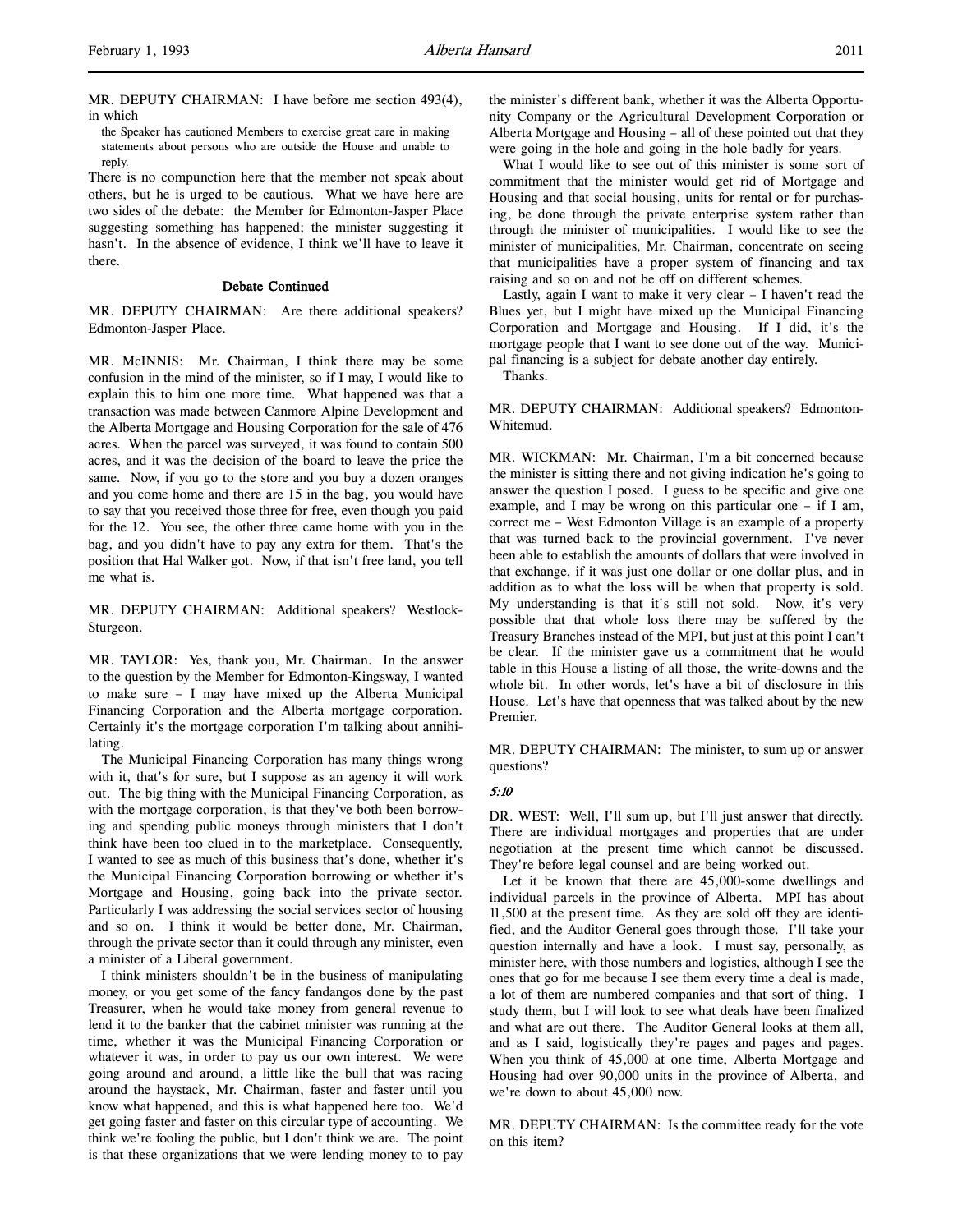| Agreed to:                        |              |
|-----------------------------------|--------------|
| Disposition of Assets             | \$56,380,405 |
| Total Vote – Housing and Mortgage |              |
| Assistance for Albertans          | \$56,380,405 |
|                                   |              |

DR. WEST: I move that the votes be reported.

[Motion carried]

MR. DEPUTY CHAIRMAN: We now move to page 31 in your supplementary estimates book, and we call on the minister.

# Family and Social Services Income Support to Individuals and Families

MR. CARDINAL: Thank you, Mr. Chairman. First of all, I'd like to take a moment to . . .

# Point of Order Procedure on Estimates

MR. TAYLOR: A point of order, Mr. Chairman.

MR. DEPUTY CHAIRMAN: Westlock-Sturgeon.

MR. TAYLOR: I thought we were going to get the agriculture estimates here, Mr. Chairman. They were on. Agriculture is, I think, fairly important. I see a number of people wandering around here that were selling memberships right and left here a few months ago saying that agriculture was the base of the economy; we needed to have agriculture represented; we needed to hear from agriculture. Now the House sits, we're in the second day of estimates, the second day we've been promised agriculture. Agriculture starts with an "a" no matter where you are in the province, yet it's not on the agenda. It's been shoved aside. So, Mr. Chairman, I think: what's the use of having a legislative sitting on estimates when we can't cover agriculture?

MR. DEPUTY CHAIRMAN: Well, I appreciate your point of order. The minister, I understand, was called away on important business. The Family and Social Services department is on the list of departments to be considered today as well. I'm sure agriculture will be considered in due course.

MR. TAYLOR: Thank you. Then can we have a sort of Oklahoma promise or guarantee that you will make sure it's on the agenda?

MR. DEPUTY CHAIRMAN: Well, in my role as Chairman, it's impossible for me to offer a guarantee as to what's going to be brought forward.

MR. TAYLOR: Could I ask through the chairman to the acting House leader whether he will make sure that it is on the agenda on Wednesday?

MR. DEPUTY CHAIRMAN: My suggestion would be that would you deal through your House leader and your House leader would deal with the Government House Leader and the Opposition House Leader and all of these things would be settled in due course of time.

MR. TAYLOR: It's like many other things in agriculture: it can be very slippery, and it can get away, Mr. Chairman.

MR. DEPUTY CHAIRMAN: Well, thank you for your point of order. I don't believe there is one that exists. There is obviously a disappointment that is registered in your voice and in your face. I'm sure the government has heard your complaint, and it will be dealt with.

MR. TAYLOR: I had hoped that the Member for Bonnyville would be on the menu today.

MR. DEPUTY CHAIRMAN: Thank you very much, Westlock-Sturgeon.

Additional speakers? No.

## Debate Continued

MR. DEPUTY CHAIRMAN: The Minister of Family and Social Services.

MR. CARDINAL: Thank you, Mr. Chairman. First of all, I'd just like to indicate that maybe the Liberals opposite, especially the Member for Westlock-Sturgeon, may not think social services in Alberta are very important. To me they're as important . . .

# Point of Order Procedure on Estimates

MR. WICKMAN: A point of order, Mr. Chairman.

MR. DEPUTY CHAIRMAN: A point of order, Edmonton-Whitemud.

MR. WICKMAN: Mr. Chairman, let's make this clear. Social services has been designated for Wednesday afternoon. We recognize its importance. It's very, very important. It is designated Wednesday afternoon, so let's not mislead the House here, Mr. Cardinal.

# Debate Continued

MR. DEPUTY CHAIRMAN: Minister.

MR. CARDINAL: Thank you, Mr. Chairman. Social services are very important to our government. That's why we provide a high quality of service to Albertans.

I'd just like to take a moment to introduce my staff: the assistant deputy minister and the support staff of income support taking the time to participate and assist me through the process here this afternoon.

Mr. Chairman, as a new minister, I hope you will indulge me if I take a few moments to discuss a number of issues concerning the supplementary estimates of \$85 million for Alberta Family and Social Services. This supplementary estimate is the result of many factors, some of which we can effect, but most of which are beyond our control. Like the rest of Canada, Alberta has experienced a sharp increase in welfare caseloads over the last few years, but we are beginning to level off, unlike other provinces which are still recording substantial increases.

That is why we must be innovative in our approach to addressing poverty, welfare dependency in our province, because the realities of today are very different from what they were in the past, even what they were a year or two ago. Our provincial economy is changing, restructuring itself in response to global pressures of international trade and economic competitiveness. Our work force is literally being shaken out by these changes. Those lacking skills are ending up on low-paying or part-time jobs, and many individuals who are unable to get back into the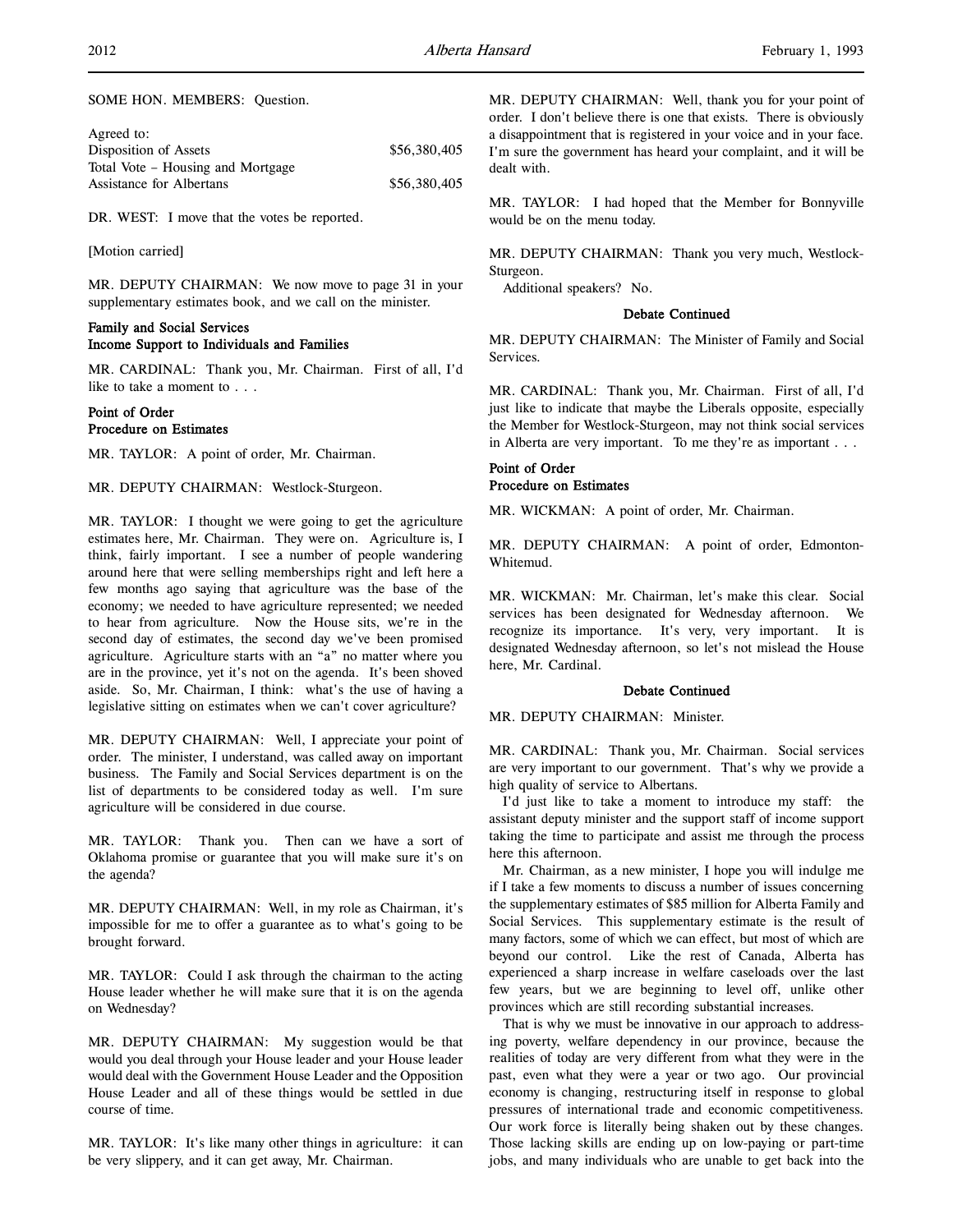work force are finding themselves needing assistance from the government.

In recent years, Alberta's industry, business, and government have struggled to cope with business closures, downsizing, layoffs in all sectors of the province. In 1992, for example, full-time employment in Alberta shrank by 19,900 positions while part-time went up by 14,200 positions. In short, some 40,000 Albertans found themselves unemployed last year. As a result of these trends and the recent unilateral and, I believe, reckless change to the federal Unemployment Insurance Act, our caseload has increased to 88,000 cases per month, higher than our estimates at the beginning of the fiscal year. To compound this, the number of families having to seek temporary assistance increased by 35 percent, increasing overall costs because family costs are much higher than those of individuals. Although estimates assessed the average monthly cost per case to be \$879, we find now, nearing the end of this fiscal year, that the costs are closer to \$894, Mr. Chairman.

Alberta also continues to feel the brunt of some federal government decisions. The decision by the federal government to place a ceiling on the Canada Assistance Plan translates into about \$75 million that now must be fully covered by this government instead of cost-shared under the Canada Assistance Plan. Changes to the unemployment insurance program also have and will continue to have an impact upon our social programs. Albertans now need to work longer periods of time to be eligible for UIC benefits, and their initial waiting period is also longer.

More and more Albertans find themselves in need of welfare while waiting for UIC benefits to start or because they have run out. I would like to say that we have come up with a simple solution to meet those problems head-on. I would like to say that we have found a magic bullet to make social assistance unnecessary. But, Mr. Chairman, we cannot. The solutions are neither easy nor magic. The reality is that we have economic disparities in Alberta: regionally, from community to community, and from north to south. There will always be people who must rely on the provincial government for support not because they want to depend on us and certainly not because they are proud to depend on us. Our job is to do the best we can with the resources we have.

These are realities of our time, Mr. Chairman, realities we face in finding the right balance for Albertans, a balance between the need to ensure that clients have resources they require to live with dignity and the need to demand of them personal responsibility and initiatives in working toward independence as soon as possible. My staff paid careful attention to maintaining this balance, maintaining a balance that meets our government's commitment to support. On one hand we have people who generally need our assistance, while on the other hand we have very real constraints in our ability to respond.

Caring and responsibility are the two words that best describe the mission of my department. They are principles which guide our work as we strive to meet the needs of individuals and families today and in the future, Mr. Chairman.

# 5:20

Let's take a moment to look at who depends on supports for independence today. Forty-three percent of all individuals receiving assistance are children. That amounts to one in 10 of Alberta children, Mr. Chairman. Single-parent families figure largely in the number of Albertans requiring assistance. About one-half of all single-parent families in Alberta depend on supports for independence at one time or another during a lifetime. Twenty-seven percent of cases are the result of parents unable to work due to child care responsibilities or illness; 14 percent of cases are working but do not earn enough wages to support their families on their own; and 12 percent of the provincial caseloads require long-term support for special needs such as AIDS, barriers to employment, or disabilities. I note these figures to attempt to dispel some of the myths that are unfortunately and unjustifiably attributed to welfare recipients.

Supports for independence clients are not bums or freeloaders. They do not want to be on welfare; they do not want to have to depend on our government to put food on their tables or clothing on their backs. They are people like you and me, Mr. Chairman, people who have families, who have friends, and who have goals and plans for the future but who have come into hard times and need our assistance.

There is another myth that I want to dispel: that once a client has entered the system, they stay on the caseload indefinitely. This is incorrect. In fact, excluding clients who need long-term support, the majority are on the caseload for less than three months. For single clients who can work, the turnover rate is some 70 percent. While there is frustration among Albertans with the unemployment situation and welfare numbers, we must always be reasoned and cautious in our actions because the decisions we make will affect the lives of thousands of men, women, and children. We must weigh the individual considerations with global ones, and that is why a closer look at microissues is important. How does Alberta compare with other provinces? Right now, 34 of every thousand Albertans are accessing social assistance. That compares to British Columbia at 46 per thousand people, Manitoba at 42 per thousand, and Ontario at 60 per thousand. Why are our caseloads lower? Well, there is no one quick answer, but there are several factors that I believe are particularly significant. One is the successful economic diversification plan in Alberta. We have a stronger economy than most other provinces, and that means our caseload is now stabilizing. Between the third and fourth quarter of 1992-93 our overall provincial caseload barely registered an increase: exactly .4 percent. Another reason is that we have one of the lowest rates of increase in the cost of living, and we are the only province in Canada with no provincial sales tax.

Finally, I believe that supports for independence has had a significant role in getting people back into the work force. Let me explain. Traditionally when there is growth in unemployment, there is parallel growth in social assistance. While the negative tradition is just as evident in Alberta as in other provinces, supports for independence has played a large role in turning the equation around so that our caseload levels lag behind the rate of unemployment. Without this government's emphasis on helping clients break free of the welfare cycle through job training and education, the caseloads would be much higher. We still have 88,000 cases on welfare who don't want to be there anymore. We don't want them to be there, and we're working very hard to assist them to get off.

There are very real risks in not investing in that effort. After someone is on assistance for a while, loss of dignity seriously affects self-esteem and the ability to get back into the work force. I've seen this firsthand in my constituency, Mr. Chairman, amongst my friends and amongst my people in Alberta. That is why I am committed, as is my government, to provide Albertans in need with a high quality of service that supports them to become self-sufficient. I believe that we must respond first and foremost to those in greatest need and do that in the way that encourages people to be as independent as possible and have confidence in themselves.

My department cannot solve this problem in isolation from the rest of government. We can point people in the right direction,